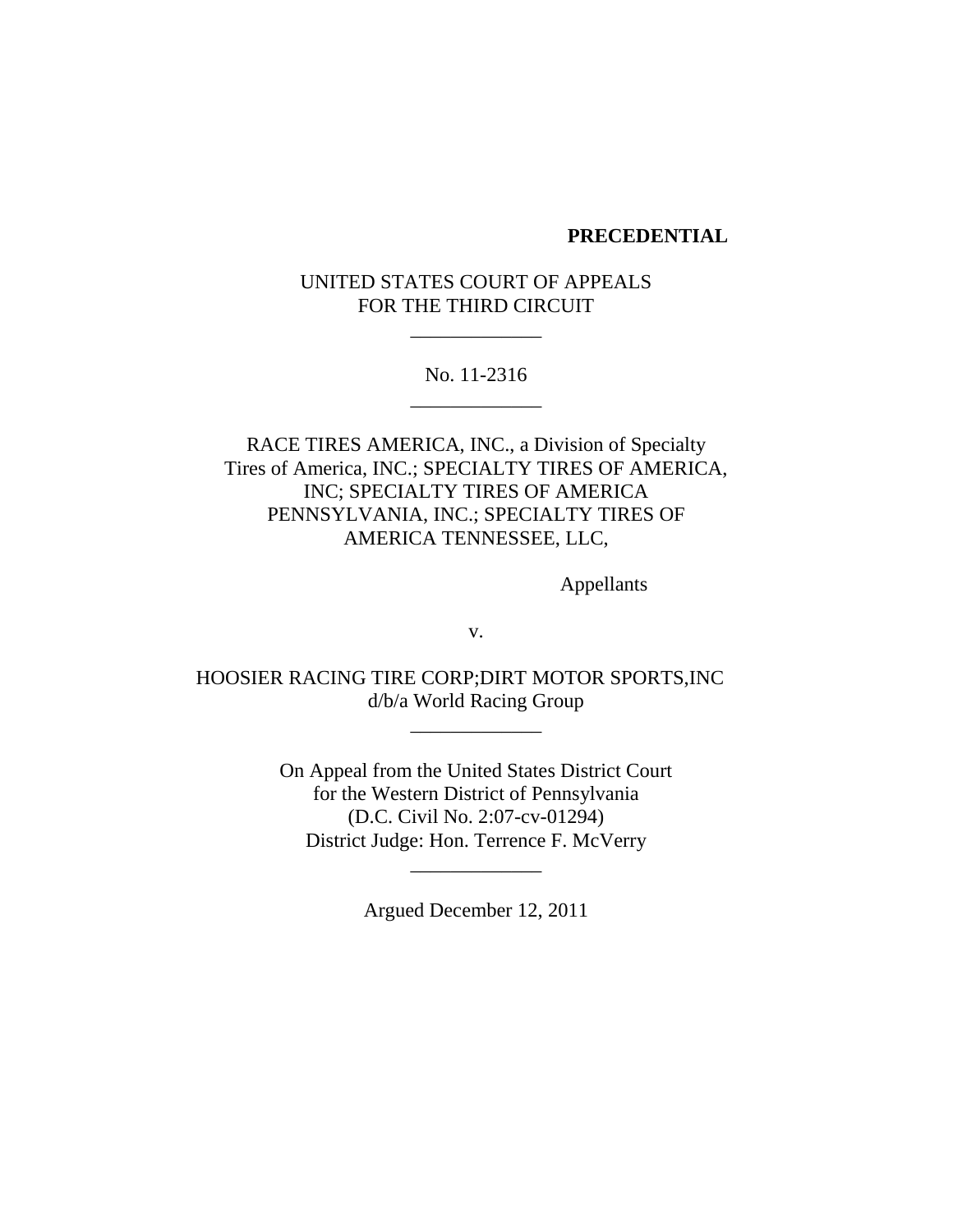## Before: SLOVITER, VANASKIE, *Circuit Judges,* and STENGEL,\* *District Judge*

(Filed: March 16, 2012)

Joseph Decker, Esq. (Argued) Mark D. Shepard, Esq. Mark K. Dausch, Esq. Babst, Calland, Clements and Zomnir, P.C. Two Gateway Center, 6th Floor Pittsburgh, PA 15222

*Counsel for Appellants*

Donald E. Knebel, Esq. Kendall Millard, Esq. Deborah Pollack-Milgate, Esq. (Argued) Aaron M. Staser, Esq. Barnes & Thornburg LLP 11 South Meridian Street Indianapolis, IN 46204

Donna M. Doblick, Esq. Reed Smith LLP 225 Fifth Avenue, Suite 1200 Pittsburgh, PA 15222

*Counsel for Appellee Hoosier Racing Tire Corp. d/b/a World Racing Group*

\* The Honorable Lawrence F. Stengel, District Judge for the United States District Court for the Eastern District of Pennsylvania, sitting by designation.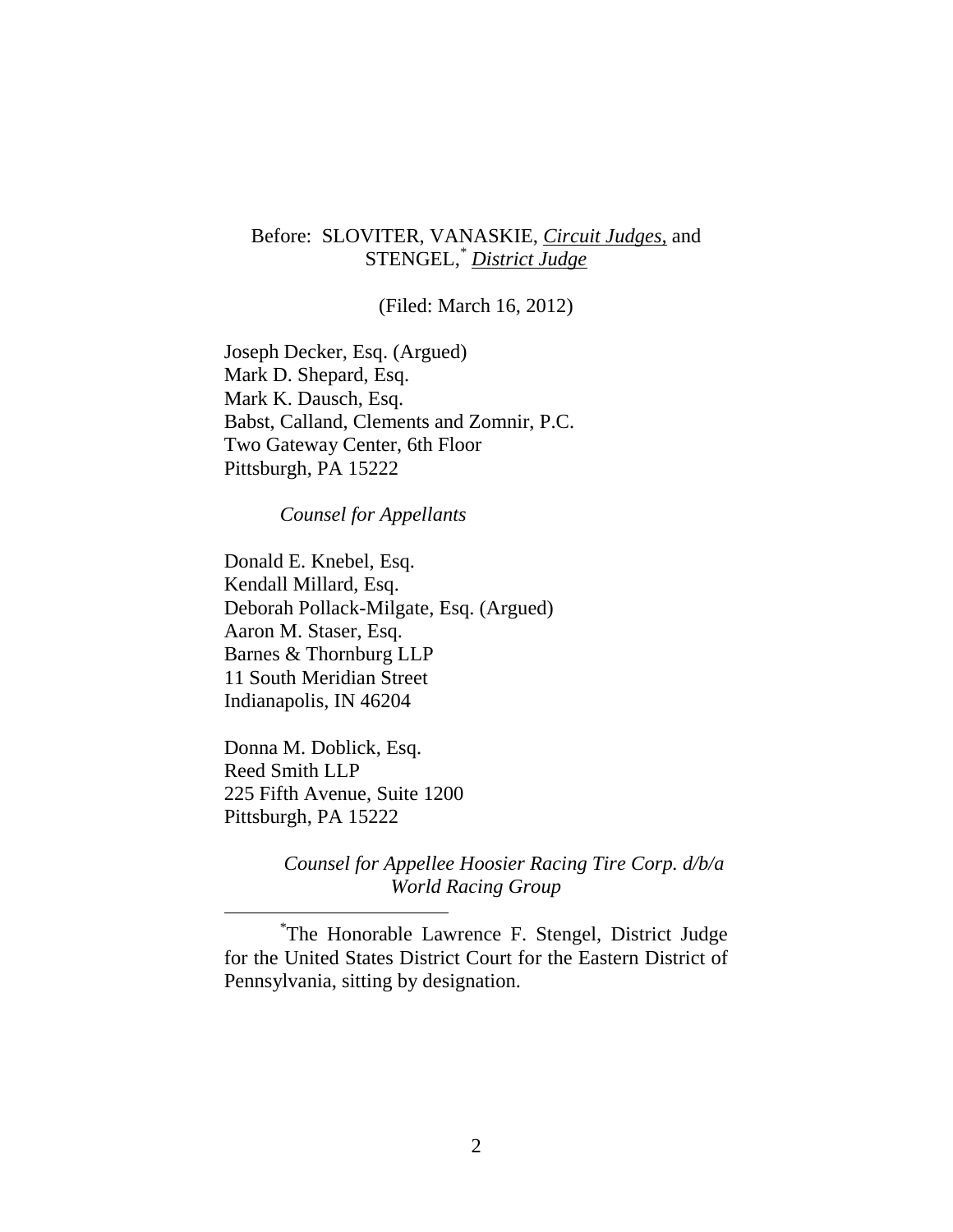Theodore H. Jobes, Esq. (Argued) Christine Soares, Esq. Fox Rothschild LLP 2000 Market Street, 20th Floor Philadelphia, PA 19103

John R. Gotaskie, Jr., Esq. Fox Rothschild LLP 625 Liberty Ave., 29th Floor Pittsburgh, PA 15222

*Counsel for Appellee Dirt Motor Sports, Inc.*

### OPINION \_\_\_\_\_\_\_\_\_\_\_\_\_

\_\_\_\_\_\_\_\_\_\_\_\_\_

VANASKIE, *Circuit Judge*.

At issue in this appeal is whether all charges imposed by electronic discovery vendors to assist in the collection, processing, and production of electronically stored information ("ESI") are taxable against a losing party as ―[f]ees for exemplification [or] the costs of making copies of any materials where the copies are necessarily obtained for use in the case." 28 U.S.C.  $\S 1920(4)$ . We have not previously addressed this issue, and the courts that have considered this question have reached conflicting results. *Compare, e.g.*, *In re Aspartame Antitrust Litig.*, No. 2:06-CV-1732-LDD, 2011 WL 4793239, at \*3 (E.D. Pa. Oct. 5, 2011) ("We  $\ldots$  award costs for the creation of a litigation database, storage of data, imaging hard drives, keyword searches,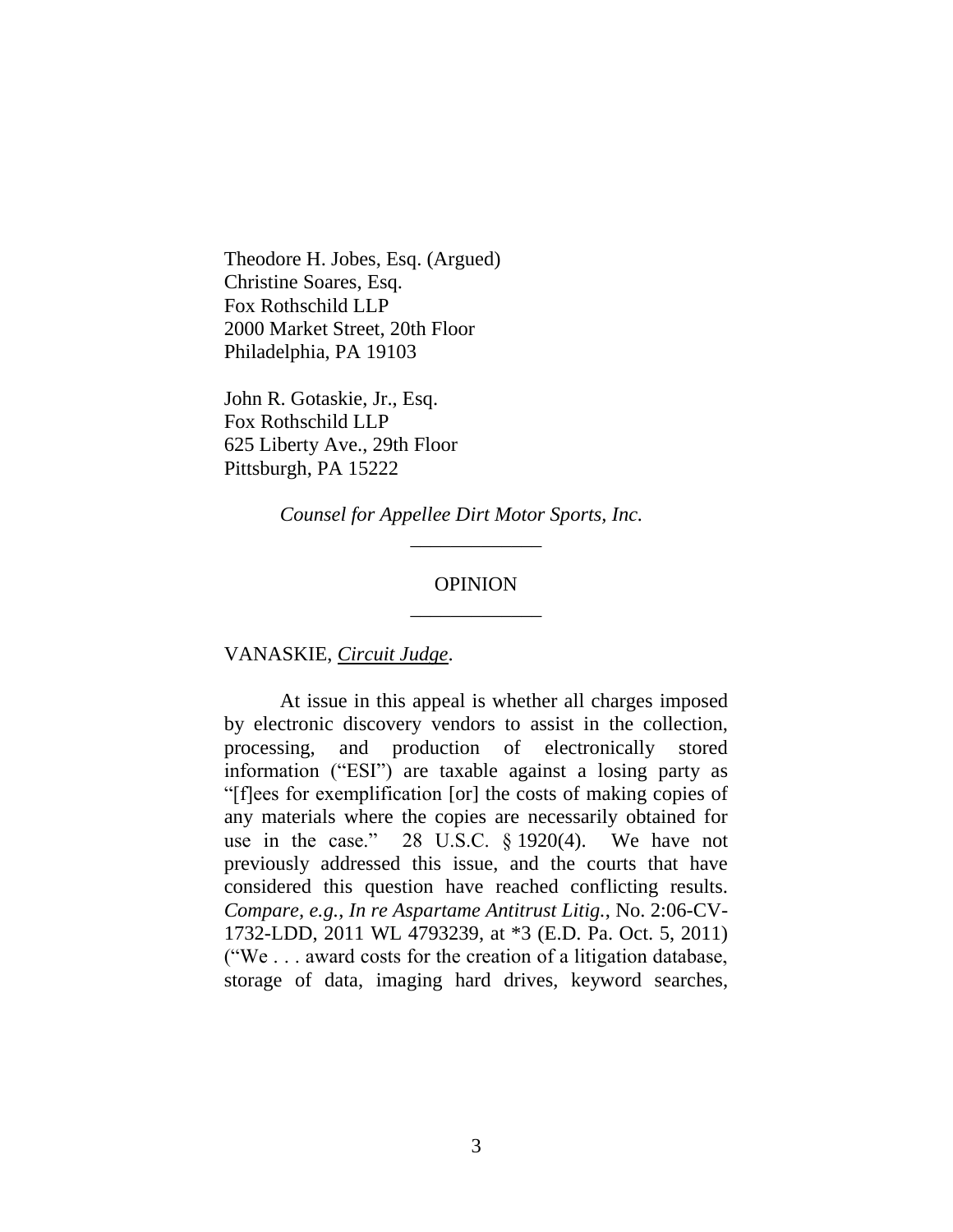deduplication, data extraction and processing."), *with Rawal v. United Air Lines, Inc.*, No. 07 C 5561, 2012 WL 581146, at \*2-4 (N.D. Ill. Feb. 22, 2012) (refusing to award electronic processing costs as taxable).

The District Court in this case concluded that more than \$365,000 in charges imposed by the electronic discovery vendors, covering such activities as hard drive imaging, data processing, keyword searching, and file format conversion, are taxable, without differentiating between those charges that constitute "[f]ees for exemplification," and the charges that constitute "costs of making copies."  $\S$  1920(4). In view of the significant role that electronic discovery plays in litigation today, involving the collection, processing, and production of huge volumes of data generated as a result of the information technology and communication revolutions, we believe it imperative to provide definitive guidance to the district courts in our Circuit on the question of the extent to which electronic discovery expenses are taxable.<sup>1</sup> We conclude that none of

<sup>&</sup>lt;sup>1</sup> In 2004, it was estimated that approximately 95% of all documents were created by electronic means. *See, e.g.*, James M. Evangelista, *Polishing the "Gold Standard" on the e-Discovery Cost-Shifting Analysis:* Zubulake v. UBS Warburg, LLC, 9 J. Tech. L & Pol'y 1, 2 (2004). More importantly, the ease with which ESI is created, distributed, duplicated, and stored has resulted in exponentially greater volumes of data that must be assembled, analyzed, and produced in litigation. *See* The Sedona Conference, *The Sedona Conference Best Practices Commentary on the Use of Search and Information Retrieval Methods in E-Discovery*, 8 Sedona Conf. J. 189, 193  $(2007)$  ("The shift of information storage to a digital realm has . . . caused an explosion in the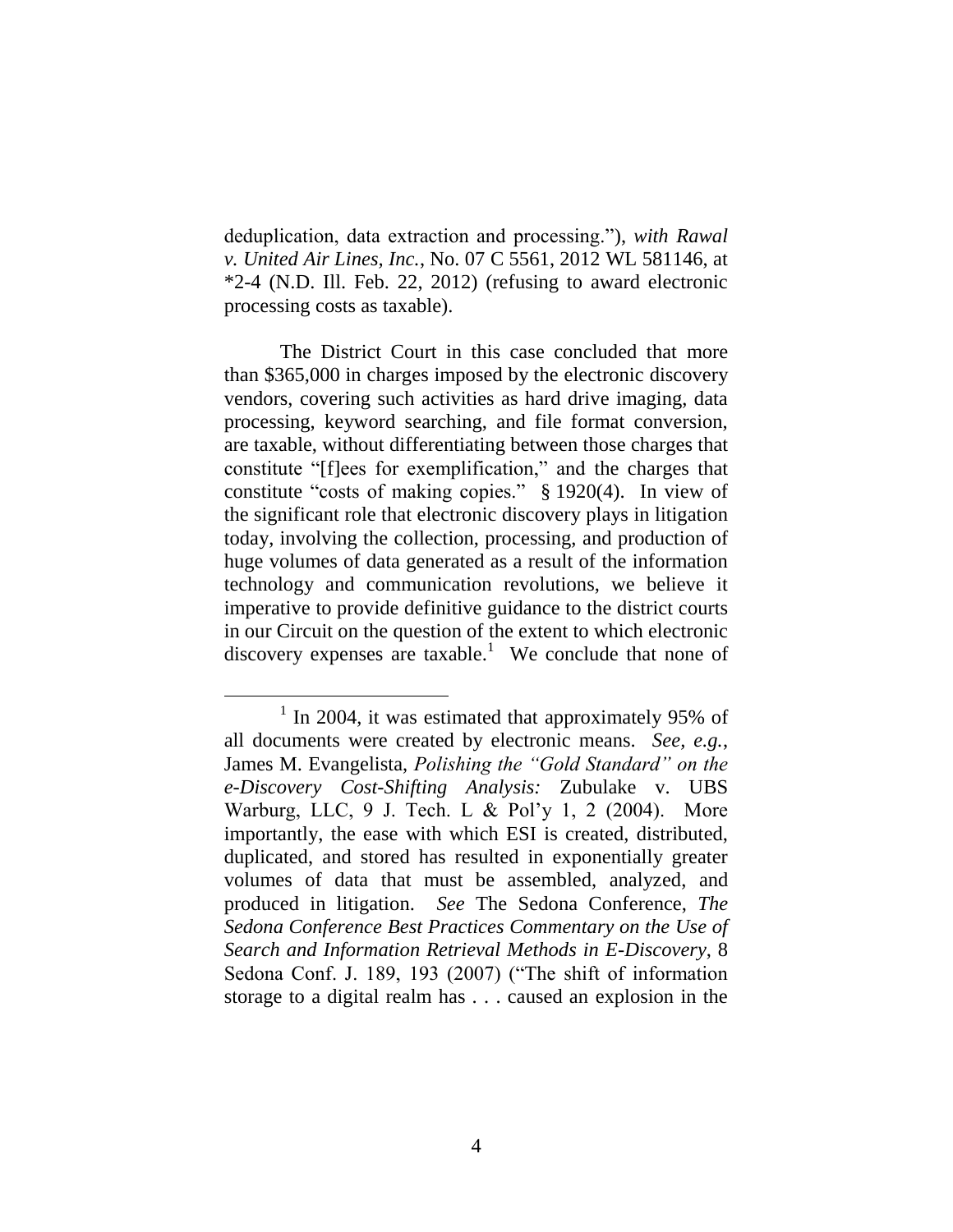amount of information that resides in any enterprise[,] profoundly affecting litigation."). It is estimated that in 2011, 1.8 zettabytes of data were created, the equivalent of 57.5 billion iPads, each with thirty-two gigabytes of storage. *See* Press Release, EMC Corp., World's Data More than Doubling Every Two Years—Driving Big Data Opportunity, New IT Roles (June 8, 2011), *available at* http://www.emc.com/about/news/press/2011/20110628- 01.htm (citing John Gantz & David Reinsel, IDC, *2011 Digital Universe Study: Extracting Value from Chaos* (2011)). The burden and expense thus far associated with discovery of ESI has resulted in changes to the Federal Rules of Civil Procedure and to the adoption of Federal Rule of Evidence 502, the rules governing discovery in a number of states, the adoption of proposed uniform rules by the National Conference of Commissioners on Uniform State Laws, and the promulgation of standards by the American Bar Association. *See, e.g.*, Fed. R. Civ. P. 34(a) advisory committee's note (2006 amendments) (explaining changes to the Federal Rules of Civil Procedure due to the impact of the exponential growth in recoverable information); Fed. R. Evid. 502 advisory committee's note (explaining the adoption of Federal Rule of Evidence 502 to respond, in part, to the proliferation of electronic information); Dan H. Willoughby et al., *Sanctions for E-Discovery Violations: By the Numbers*, 60 Duke L.J. 789, 791 n.3 (2010) (discussing discovery rule changes in several states due to ESI); Nat'l Conference of Comm'rs on Unif. State Laws, *Uniform Rules Relating to the Discovery of Electronically Stored Information* (2007), *available at*

 $\overline{a}$ 

http://www.law.upenn.edu/b11/archives/ulc/udoera/2007 final.pdf; American Bar Association Civil Discovery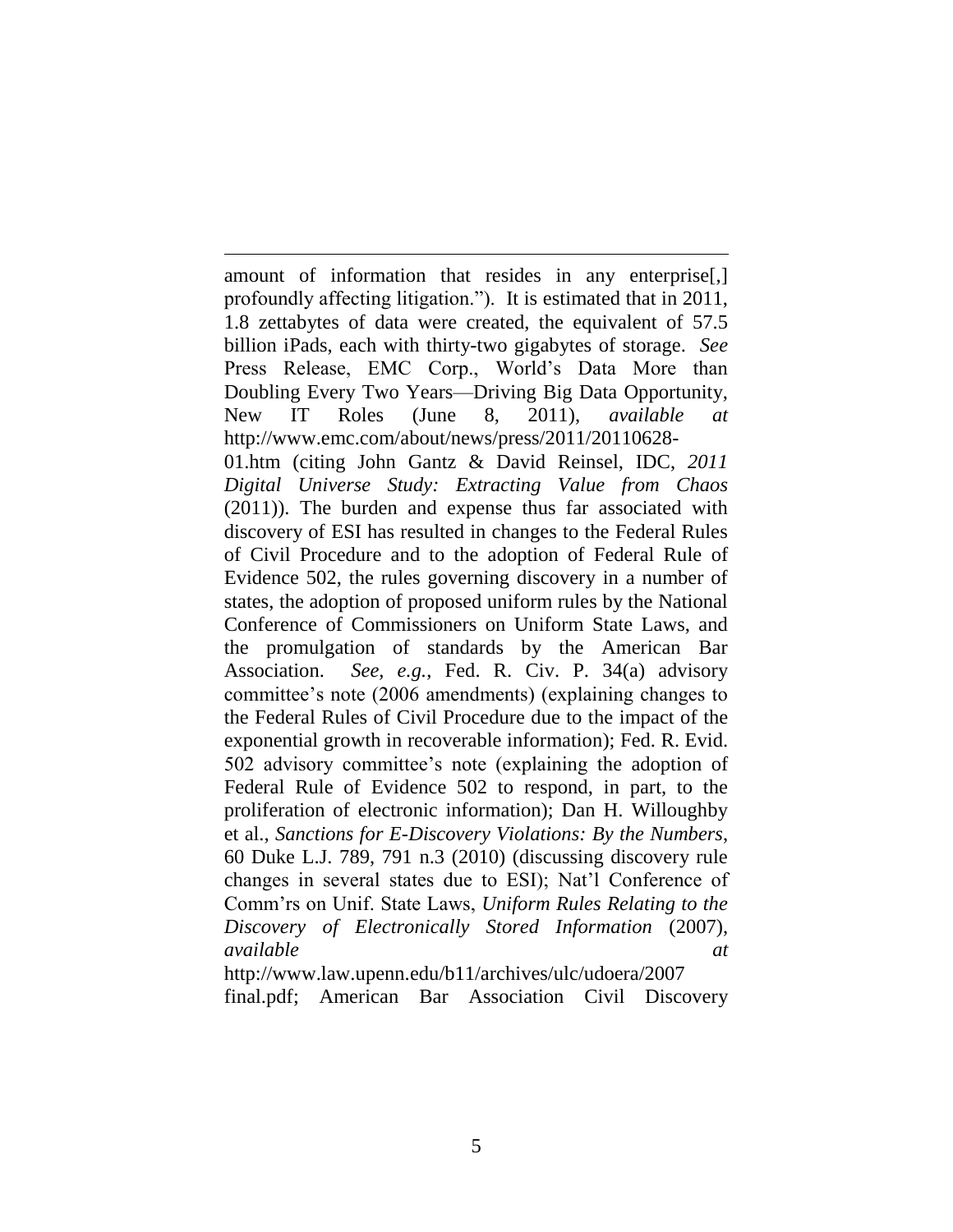the electronic discovery vendors' activities in this case can be regarded as "exemplification" of materials. We further conclude that only scanning and file format conversion can be considered to be "making copies," an activity that amounts to approximately \$30,000 of the more than \$365,000 in electronic discovery charges taxed in this case. Accordingly, we will affirm in part, vacate in part, and remand the matter to the District Court to reduce the cost award accordingly.

I.

In September of 2007, Appellant Race Tires America, Inc. ("RTA"), a tire supplier, sued Appellees Hoosier Racing Tire Corp. ("Hoosier"), a competitor, and Dirt Motor Sports, Inc.  $d/b/a$  World Racing Group ("DMS"), a motorsports sanctioning body. RTA asserted violations of Sections 1 and 2 of the Sherman Act, 15 U.S.C. §§ 1 and 2, arising out of the adoption of a "single tire rule" for certain motorsports and the related exclusive supply contracts for race tires between Hoosier and a number of sanctioning bodies, including DMS. RTA estimated that damages, before trebling, exceeded \$30 million.

 $\overline{a}$ 

Standard § 29 cmt. (2004) (discussing the 2004 amendments to the American Bar Association Civil Discovery Standards to facilitate electronic discovery).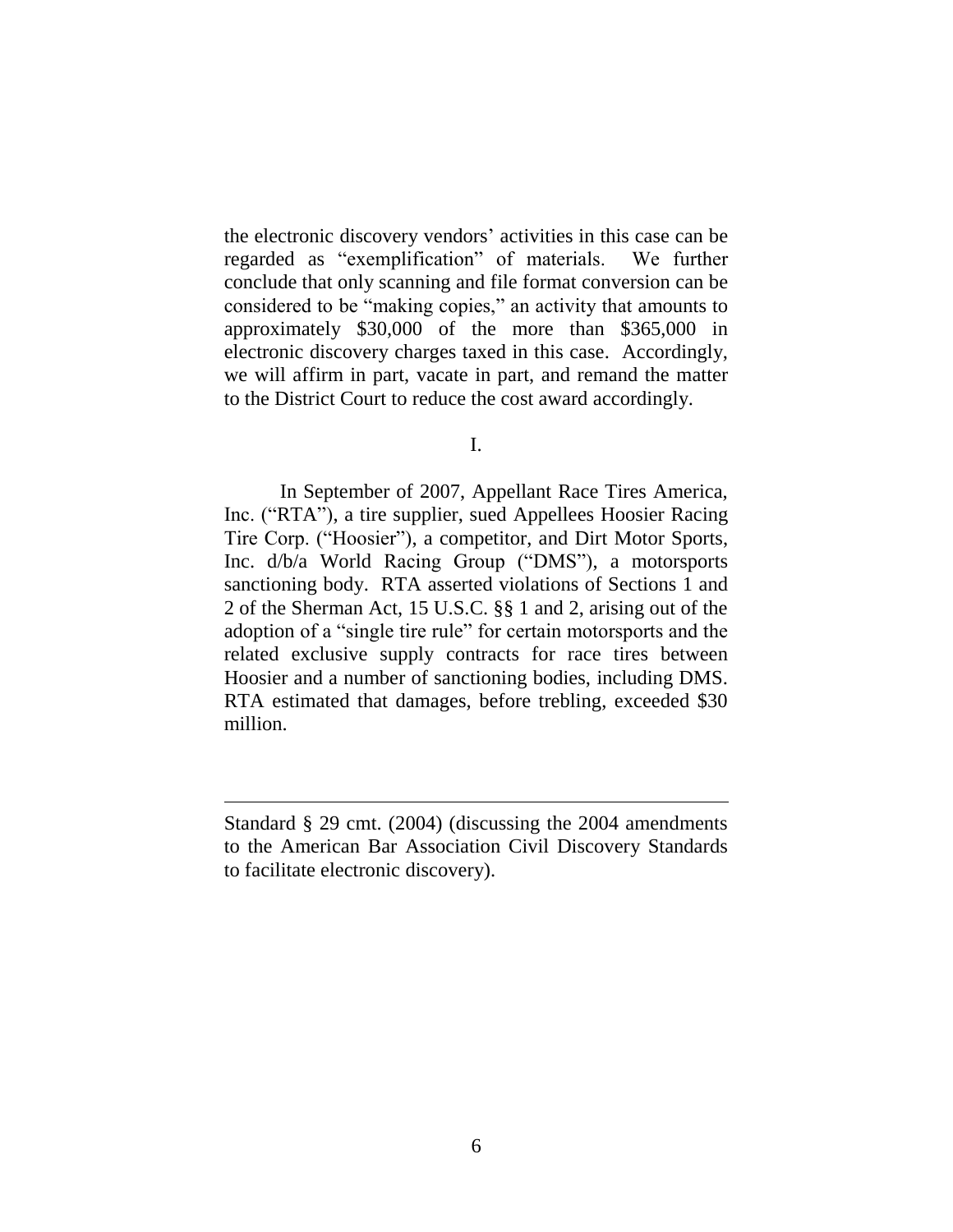As would be expected in a case of this nature and magnitude, the parties engaged in extensive discovery of ESI. The Case Management Order ("CMO"), issued by the District Court in January of 2008, directed the parties to attempt to agree upon a list of keyword search terms, with a party's use of such terms carrying a presumption that it had fulfilled its "obligation to conduct a reasonable search." (A. 79.) The CMO further provided that, unless native file format was ―reasonably necessary to enable the other parties to review those files,"  $(A, 80)$ , ESI was to "be produced in 'Tagged Image File Format," accompanied by "[a] cross reference or unitization file, in standard format (e.g. Opticon, Summation DII, or the like) showing the Bates number of each page and the appropriate unitization of the documents."<sup>2</sup>  $(A. 79)$  The CMO further identified specific metadata fields that had to be produced if reasonably available.<sup>3</sup> (A. 79-80.) Finally, the

 $\overline{a}$ 

 $3$  Metadata is "[d]ata typically stored electronically that describes characteristics of ESI, found in different places in different forms.‖ The Sedona Conference, *supra* note 2, at

 $2^2$  The native file format is the "file structure defined by the original creating application," such as a document created and opened in a word processing application. The Sedona Conference, *The Sedona Conference Glossary: E-Discovery & Digital Information Management* 35 (Sherry B. Harris et al. eds.,  $3<sup>rd</sup>$  ed. 2010). Tagged Image File Format ("TIFF") is ―[a] widely used and supported graphic file format[] for storing bit-mapped images, with many different compression formats and resolutions." *Id.* at 50. TIFF "[i]mages are stored in tagged fields, and programs use the tags to accept or ignore fields, depending on the application." *Id.* Unitization is "[t]he assembly of individually scanned pages into documents." *Id.* at 52.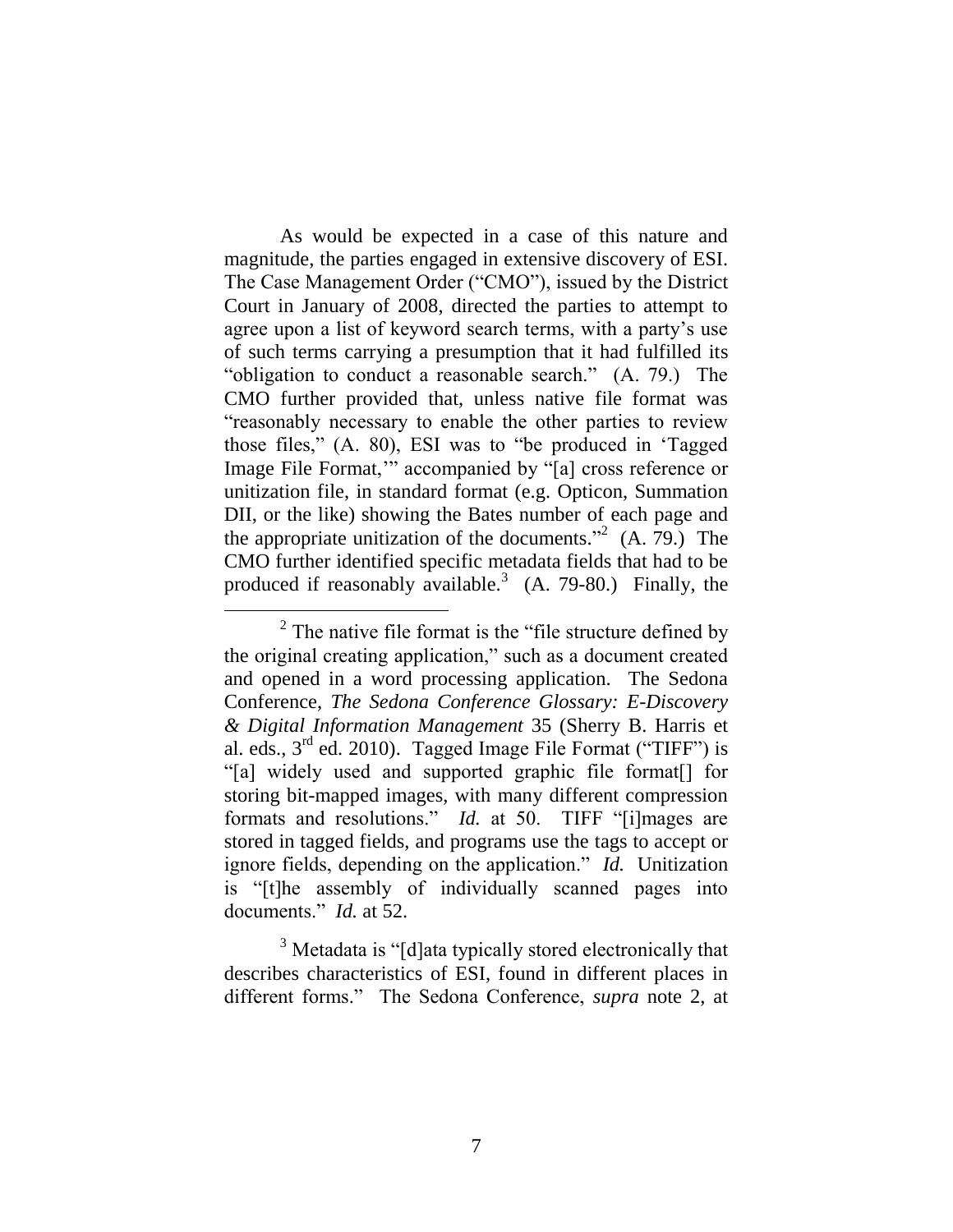CMO directed the parties to produce "[a]n extracted text file or searchable version . . . for each electronic document in a document level text file (except for any file produced in native format)."<sup>4</sup> (A. 80.)

Hoosier and DMS each retained separate vendors to assist with the production of  $ESI<sup>5</sup>$  Specifically, DMS

<sup>4</sup> An extracted text file is a file containing text taken from an original electronic document. *See* The Sedona Conference, *supra* note 2, at 12 (defining "[d]ata [e]xtraction").

<sup>5</sup> Electronic discovery has spawned much more than ―[a] cottage industry.‖ *Hopson v. City of Balt.*, 232 F.R.D. 228, 239 n.32 (D. Md. 2005) (quoting T. Delaney, *E-Mail Discovery: The Duties, Danger and Expense*, 46 Fed. Lawyer 42, 44 (Jan. 1999)). For the year 2009, electronic discovery vendors had revenues equaling approximately \$2.8 billion. *See* Arin Greenwood, *Law Practice: A New View, Part 2: E-*

<sup>34.</sup> While "[s]ome metadata, such as file dates and sizes, can easily be seen by users[,] other metadata can be hidden or embedded and unavailable to computer users who are not technically adept." *Id.* For example, in this case, the District Court ordered the parties to produce "metadata fields" associated with each electronic document . . . where reasonably available," including, in part, the fields of "BegDoc," "EndDoc," "BegAttach," "EndAttach," "Author," "BCC," "CC," "Company," "Custodian Name," "Date Created," "Date Last Modified," and "Edit Time." (A. 78-79.) Allowing discovery of these metadata fields permitted the parties to seek information that may not have been available in the documents' text.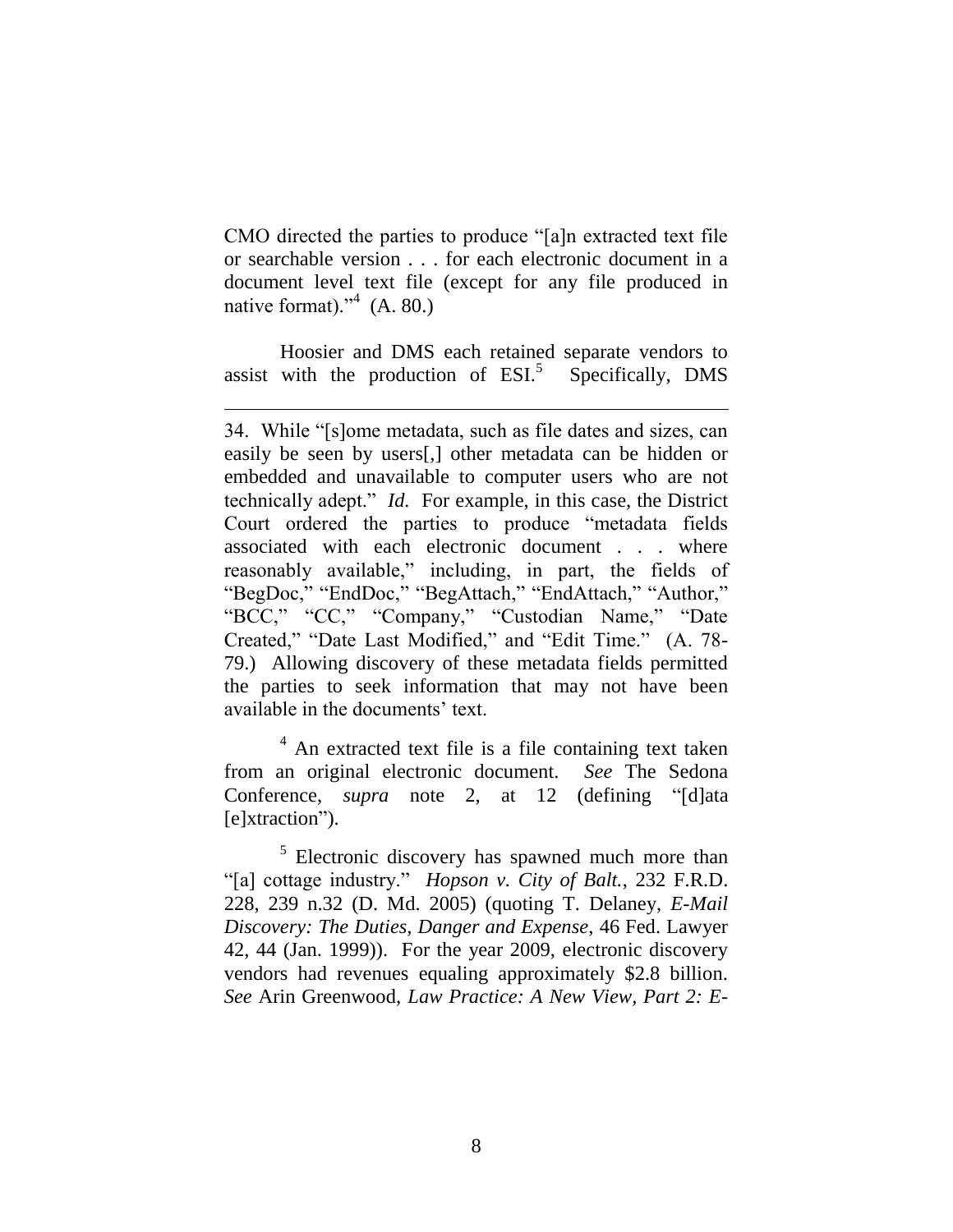retained Capital City Consulting ("CCC"), a North Carolina firm, and Hoosier retained Preferred Imaging and Xact Data Discovery. Based upon the vendors' invoices, RTA categorized the activities conducted by the vendors as follows: (1) preservation and collection of ESI; (2) processing the collected ESI; (3) keyword searching; (4) culling privileged material; (5) scanning and TIFF conversion; (6) optical character recognition  $(^{\omega}OCR^{\omega})$ conversion; and (7) conversion of racing videos from VHS format to DVD format.<sup>6</sup>

In total, Hoosier produced 430,733 pages of ESI, and DMS produced 178,413 documents in electronic format. In addition, ten DVDs of racing videos were produced. Hoosier paid its electronic discovery vendors, Preferred Imaging and Xact Data Discovery, more than \$125,000. DMS claims to have incurred more than \$240,000 in charges from CCC.

Discovery concluded on January 30, 2009. DMS and Hoosier each then moved for summary judgment. On

*Discovery Changes Have Some Seeing a Career in Document Review*, 97 A.B.A. J. 27, 27 (2011) (citing George Socha & Tom Gelbmann, *2010 Socha-Gelbmann Electronic Discovery Survey* (2010)).

 $\overline{a}$ 

 $6$  OCR is "[a] technology process that translates and converts printed matter on an image into a format that a computer can manipulate . . . and, therefore, renders that matter text searchable." The Sedona Conference, *supra* note 2, at 37.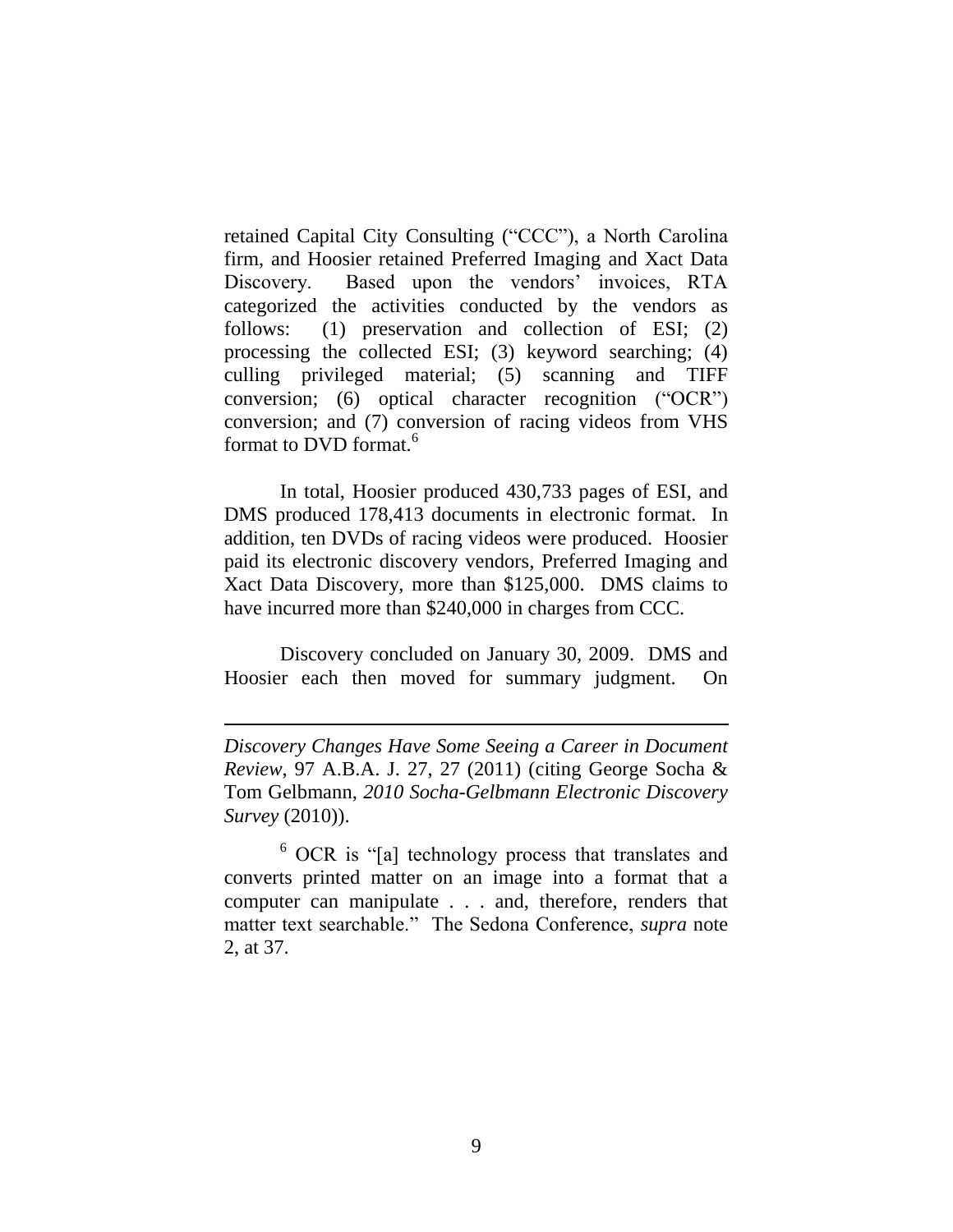September 15, 2009, the District Court granted the defense summary judgment motions. We affirmed the District Court's decision on July 23, 2010. *See Race Tires Am., Inc. v. Hoosier Racing Tire Corp.*, 614 F.3d 57, 85 (3d Cir. 2010).

Following completion of the appeals process, the Clerk for the District Court proceeded to consider the Bills of Costs that had been presented by DMS and Hoosier pursuant to Federal Rule of Civil Procedure 54(d). On the line of the Bill of Costs form for "[f]ees for exemplification and the costs of making copies of any materials where the copies are necessarily obtained for use in the case," DMS claimed \$329,051.41 (A. 143), and Hoosier claimed \$143,007.05. (A. 82.) In response to RTA's objection to the DMS Bill of Costs, DMS acknowledged that the invoices of its vendor, CCC, "were exceedingly confusing and inconsistent." (A. 268.) As a result, DMS "mistakenly included duplicate invoices," and asserted that "its actual e-discovery costs [were]  $$241,139.37$ ," an amount that was almost  $$88,000$  less than its original claim. (A. 268.)

The Clerk of the District Court, in his Taxation of Costs, stated that "[t]his is the first case in the Western District of Pennsylvania that a party has requested [that electronic discovery] costs be taxed."  $(A. 29.)$  Noting that there was no precedent on this issue from this Court, and that the district courts across the country are divided on the issue, and further observing that the CMO set forth procedures for complying with electronic discovery requests, the Clerk concluded that electronic discovery costs would be "consider[ed] . . . taxable, as opposed to just . . . the costs of litigating." (A. 30.) In support of this conclusion, the Clerk distinguished the Western District of Pennsylvania's general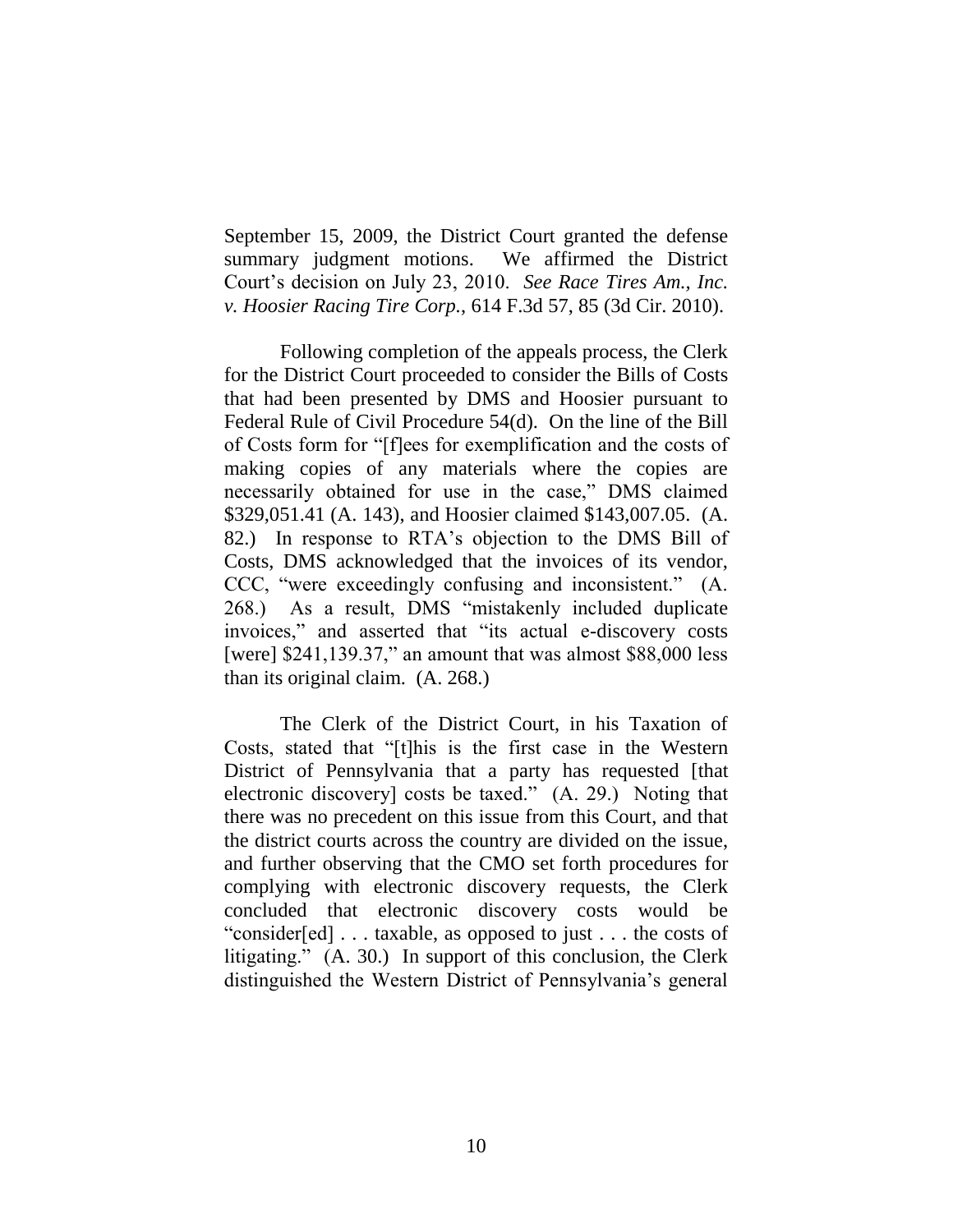rule disallowing copying charges as "office expenses and part of the costs of litigation,‖ (A. 21) (citing *Krouse v. American Sterilizer Co.*, 928 F. Supp. 543 (W.D. Pa. 1996)), stating that ―the requirements and expertise necessary to retrieve and prepare these e-discovery documents [were] an indispensable part of the process."  $(A. 30.)$ 

Of the \$143,007.05 sought by Hoosier, the Clerk taxed the amount of  $$125,580.55$ . It reduced the claim for "copy" charges" appearing in a general ledger with no supporting detail, as well as charges for services performed by Hoosier's law firm's Litigation Support Department, including OCR conversion, TIFF conversion, and electronic data discovery processing because, the Clerk explained, "these items were not done by a third party, and therefore are part of the costs of litigating."<sup>7</sup> (A. 31.) As to DMS, the Clerk awarded its full request of "e-discovery fees . . . in the amount of \$241,778.81." (A. 32.)

RTA responded to the Clerk's taxation of costs by filing with the District Court a Motion to Appoint Special Master Regarding E-Discovery Issues and a Motion to Review Taxation of Costs. In a Memorandum Opinion issued on May 6, 2011, the District Court declined to appoint a Special Master and affirmed the Clerk's taxation of the electronic discovery vendor charges. *See Race Tires Am., Inc. v. Hoosier Racing Tire Corp.*, No. 2:07-cv-1294, 2011 WL 1748620, at \*12 (W.D. Pa. May 6, 2011). After commenting on the contentious nature of the discovery and the extensive amount of ESI produced during the litigation,

 $\frac{7}{7}$  Hoosier did not contest the Clerk's reductions to its Bill of Costs.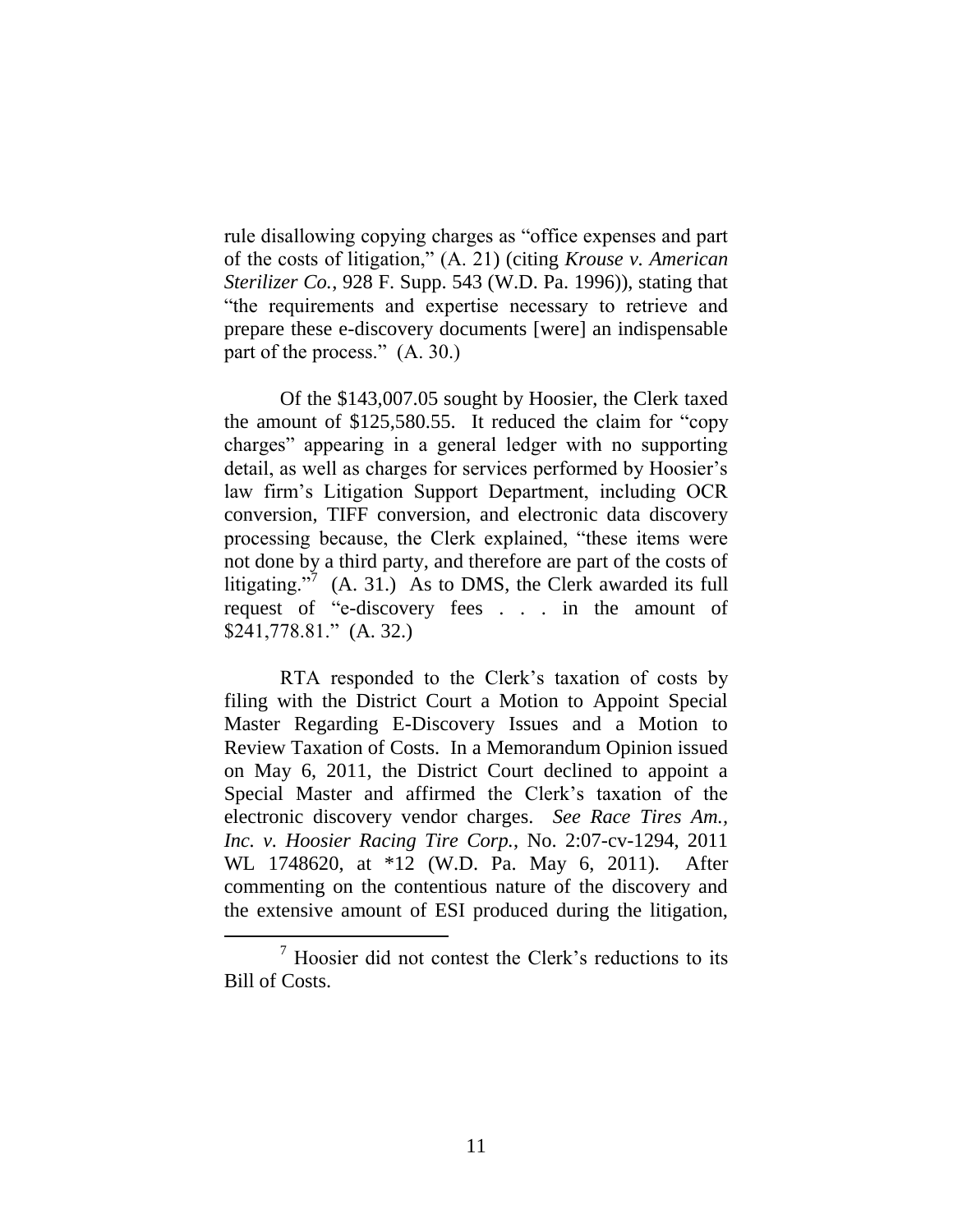and canvassing the extant case law, the District Court concluded that the entire amounts charged by the electronic discovery vendors were taxable. *Id.* In reaching this result, the District Court essentially found that "the steps the thirdparty vendor(s) performed appeared to be the electronic equivalent of exemplification and copying," (*id.* at \*8), reiterating the Clerk of Court's comment that "the requirements and expertise necessary to retrieve and prepare . . . e-discovery documents for production were an indispensable part of the discovery process." *Id.* at \*9. Without assessing each of the discrete functions performed by the vendors, the District Court also concluded that the vendors' charges were "necessarily incurred and reasonable." *Id.* at \*10. In support of this conclusion, the District Court noted that the amounts charged by the vendors in this case were "within the parameters set forth in the case law." *Id.* Finally, the District Court made clear that it regarded its taxation of electronic discovery vendor costs as not establishing a precedent as to "how this Court or any other member of this Court will rule on future disputes regarding costs of e-discovery," explaining that it regarded "the facts" and circumstances of this case [to be] unique." *Id.* at \*12.

RTA timely appealed the District Court's taxation of the electronic discovery vendor charges. We have jurisdiction pursuant to 28 U.S.C. § 1291.

#### II.

Federal Rule of Civil Procedure 54(d)(1) states that ―[u]nless a federal statute, these rules, or court order provides otherwise, costs—other than attorney's fees—should be allowed to the prevailing party." Although Rule  $54(d)(1)$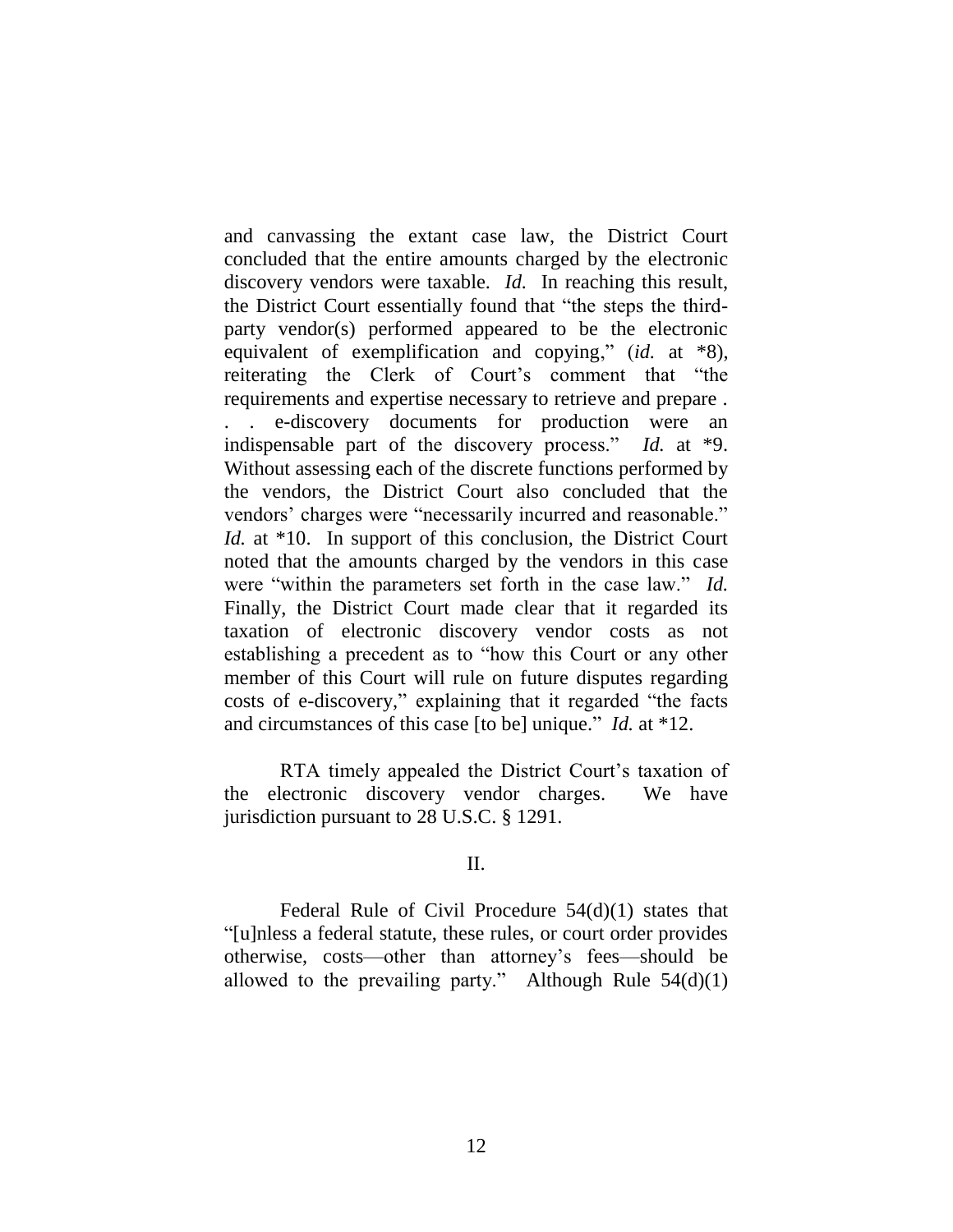stipulates that "costs . . . *should* be allowed to the prevailing party," (emphasis added), Congress, in 28 U.S.C. § 1920, specified the litigation expenses that qualify as taxable ―costs.‖ *See Crawford Fitting Co. v. J.T. Gibbons, Inc.*, 482 U.S. 437, 441 (1987) ("[Section] 1920 defines the term 'costs' as used in Rule  $54(d)$ ."). Section 1920 provides:

> A judge or clerk of any court of the United States may tax as costs the following:

(1) Fees of the clerk and marshal;

(2) Fees for printed or electronically recorded transcripts necessarily obtained for use in the case;

(3) Fees and disbursements for printing and witnesses;

(4) Fees for exemplification and the costs of making copies of any materials where the copies are necessarily obtained for use in the case;

(5) Docket fees under section 1923 of this title;

(6) Compensation of court appointed experts, compensation of interpreters, and salaries, fees, expenses, and costs of special interpretation services under section 1828 of this title.

At issue in this case is  $\S$  1920(4), "[f]ees for exemplification and the costs of making copies of any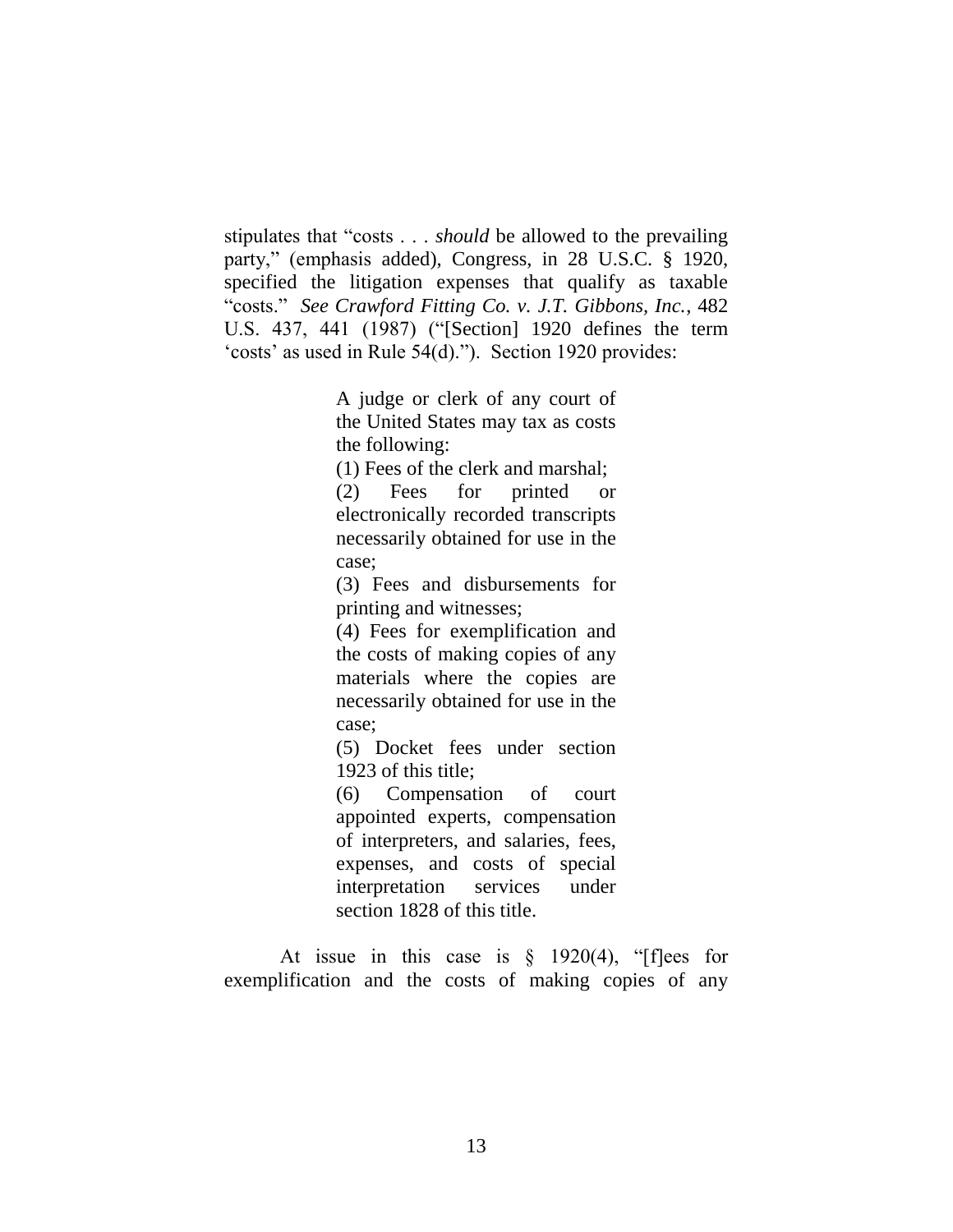materials where the copies are necessarily obtained for use in the case.‖ Following the example of the late Judge Edward Becker in addressing other issues pertaining to the taxation of costs, we first examine "a page of history" to assist us in our understanding of § 1920(4). *In re Paoli R.R. Yard PCB Litig.*, 221 F.3d 449, 456 (3d Cir. 2000) (quoting *N.Y. Trust Co. v. Eisner*, 256 U.S. 345, 349 (1921)) ("Upon this point a page of history is worth a volume of logic.").

Section 1920 is the modern codification of the Fee Act of 1853, ch. 80, 10 Stat. 161-69 (1853). *See Alyeska Pipeline Serv. Co. v. Wilderness Soc'y*, 421 U.S. 240, 255 (1975). Prior to the 1853 Act, the federal courts' taxation of costs against losing litigants conformed to the state rules governing such matters, resulting in "great diversity in practice among the courts and . . . losing litigants . . . being unfairly saddled with exorbitant fees for the victor's attorney." *Id.* at 251. To avoid these problems, "Congress undertook to standardize the costs allowable in federal litigation." *Id.* "The result was a far-reaching Act specifying in detail the nature and amount of the taxable items of cost in the federal courts." *Id.* at 251-52.

The 1853 Act embodied the American "depart[ure] from the English practice of attempting to provide the successful litigant with total reimbursement." 10 Charles Alan Wright, Arthur R. Miller, Mary Kay Kane & Richard L. Marcus, *Federal Practice and Procedure* § 2665 (3d ed. 1998). The "American rule" against shifting the expense of litigation to the losing party is "founded on the egalitarian concept of providing relatively easy access to the courts to all citizens and reducing the threat of liability for litigation expenses as an obstacle to the commencement of a lawsuit or the assertion of a defense that might have some merit." *Id.*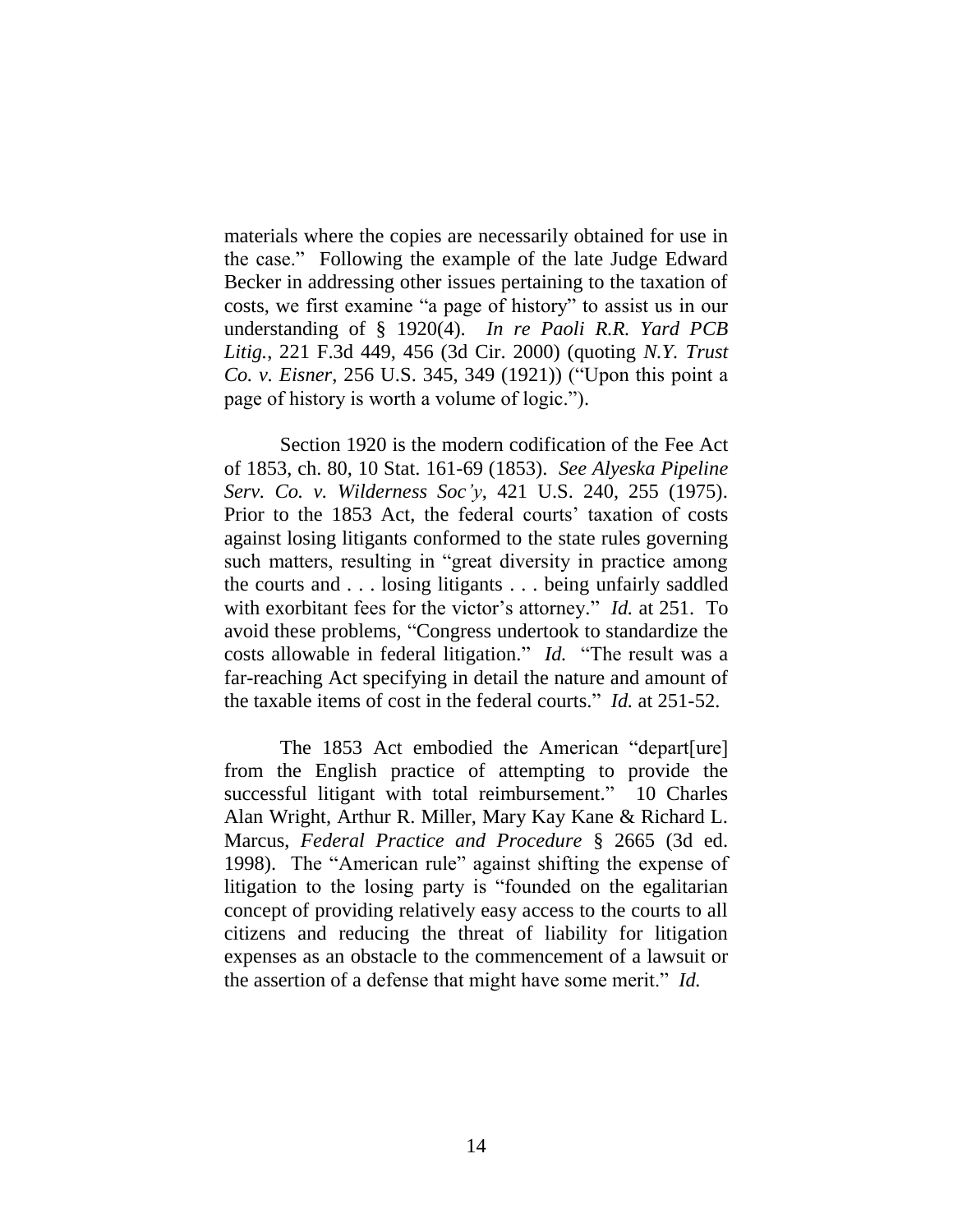The "substance [of the 1853 Act], without any apparent intent to change the controlling rules, was . . . included in the Revised [Judicial] Code of 1948 as 28 U.S.C. §§ 1920 and 1923(a).‖ *Alyeska Pipeline Serv. Co.*, 421 U.S. at 255. In *Crawford Fitting Co.*, the Court reiterated its understanding that "[t]he comprehensive scope of the [1853] Act and the particularity with which it was drafted demonstrated . . . that Congress meant to impose rigid controls on cost-shifting in federal courts." 482 U.S. at 444. In holding that expert witness fees are not taxable under §  $1920(3)$  as "[f]ees and disbursements for printing and witnesses,‖ the *Crawford Fitting Co.* Court essentially "rejected a line of authority recognizing other possible sources for an award of costs, including local rules, the custom of the district, and the court's general equitable powers.‖ 6 James Wm. Moore et al., *Moore's Federal Practice* § 54.103(3)(a) (3<sup>rd</sup> ed. 1999).

Section 1920 thus "define[s] the full extent of a federal court's power to shift litigation costs absent express statutory authority.‖ *W. Va. Univ. Hosps., Inc. v. Casey*, 499 U.S. 83, 86 (1991). "[W]hether a particular expense falls within the purview of section 1920, and thus may be taxed in the first place, is an issue of statutory construction, subject to de novo review.‖ *Synopsys, Inc. v. Ricoh Co.* (*In re Ricoh Co. Patent Litig.*), 661 F.3d 1361, 1364 (Fed. Cir. 2011) (citing *Summit Tech., Inc. v. Nidek Co.*, 435 F.3d 1371, 1374 (Fed. Cir. 2006)).

The question presented here is whether § 1920(4) authorizes the taxation of an electronic discovery consultant's charges for data collection, preservation, searching, culling,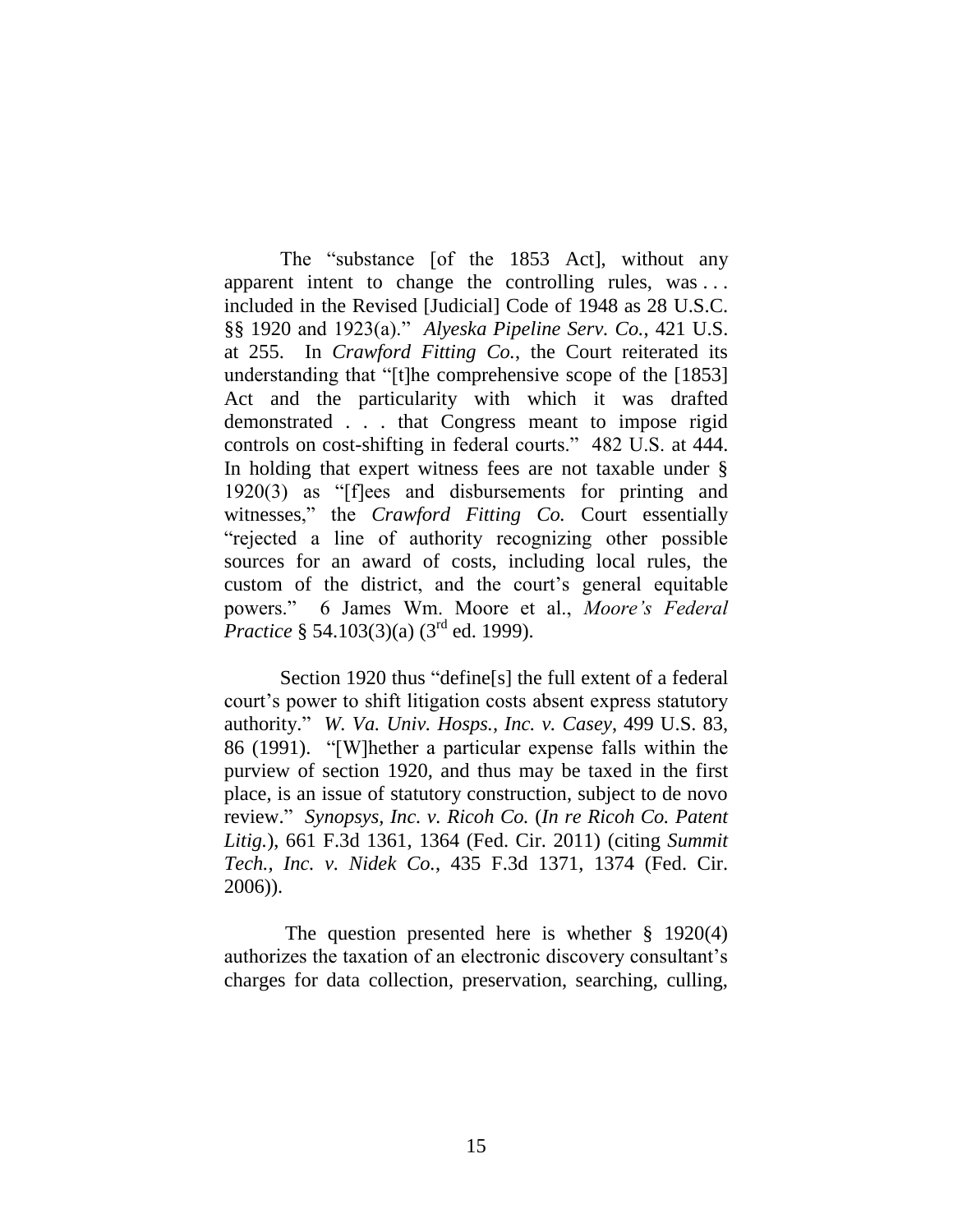conversion, and production as either the "exemplification [or] the . . . making [of] copies of any materials where the copies are necessarily obtained for use in the case."  $§ 1920(4)$ . This language first appeared in § 3 of the 1853 Act, which in part provided that the "lawful fees for exemplifications and copies of papers necessarily obtained for use on trial . . . shall be taxed by a judge or clerk of the court." 10 Stat. 168. Section 3's language was carried over through to the 1948 revision of the Judicial Code with two substantive changes. *See* Judiciary and Judicial Procedure Act, ch. 646, 62 Stat. 955 (1948). The 1948 Act broadened the recoverable exemplification and copy fees from those "obtained for use on trials" to those "obtained for use in the case." *Id.* It also replaced the mandatory language of the prior statute, which read that costs "shall be taxed," to provide, consistent with the discretionary language of Rule  $54(d)(1)$  of the Federal Rules of Civil Procedure, that the court "may tax as costs" any of the enumerated categories of expenses. *Id.*

The subdivision providing for the award of fees for exemplification and copying costs has been amended only once since 1948. In 2008, the statute's reference to "copies of papers" was replaced with "the costs of making copies of *any materials*.‖ Judicial Administration and Technical Amendments Act of 2008, Pub. L. No. 110-406, § 6, 122 Stat. 4291 (2008) (emphasis added). This amendment to § 1920(4) originated with a recommendation of the Judicial Conference Committee on Court Administration and Case Management. *See* Judicial Conference of the U.S., *Report of the Proceedings of the Judicial Conference of the United States* 9 (Mar. 18, 2003). The Committee "was asked to consider whether the list of taxable costs should be amended to include expenses associated with new courtroom technologies." *Id.* at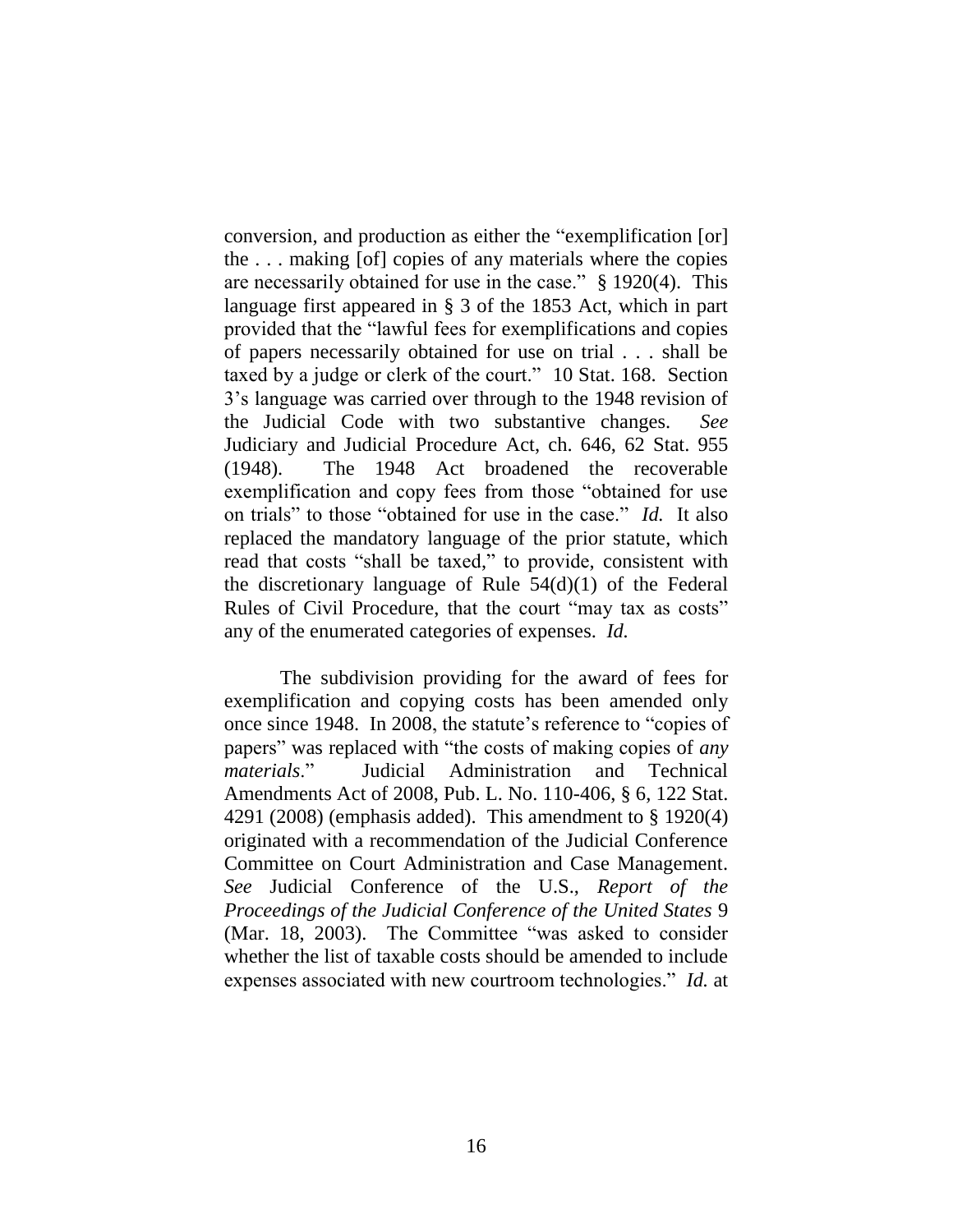9-10. The Committee, "[c]oncluding that adding the full range of such costs might go well beyond the intended scope of the statute, . . . recommended that the [Judicial] Conference endorse two limited amendments to 28 U.S.C. § 1920." *Id.* at 10. One of the two proposed "limited amendments" was "to permit taxing the costs associated with copying materials[,] whether or not they are in paper form." *Id.*

#### III.

RTA argues that the electronic discovery costs taxed against it do not constitute fees for "exemplification" or the "making of copies." (Appellant's Br. 23, 29.) Hoosier and DMS argue that their incurred electronic discovery costs fall within the statute's allowance for costs for "exemplification" and "making copies," without drawing any real distinction between the two terms. (DMS's Br. 6, Hoosier's Br. 11, 14) (internal citations omitted). We, however, do not think that the terms are interchangeable or synonymous. "It is a wellestablished canon of statutory interpretation that the use of different words or terms within a statute demonstrates that Congress intended to convey a different meaning for those words." *S.E.C. v. McCarthy*, 322 F.3d 650, 656 (9<sup>th</sup> Cir. 2003) (citations omitted). As we remarked in *Tavarez v. Klingensmith*, "[i]f possible, we must give effect to every clause and word of a statute, . . . and be reluctant to treat statutory terms as surplusage." 372 F.3d 188, 190 (3d Cir. 2004) (citations, internal quotation marks, and alteration omitted).

A.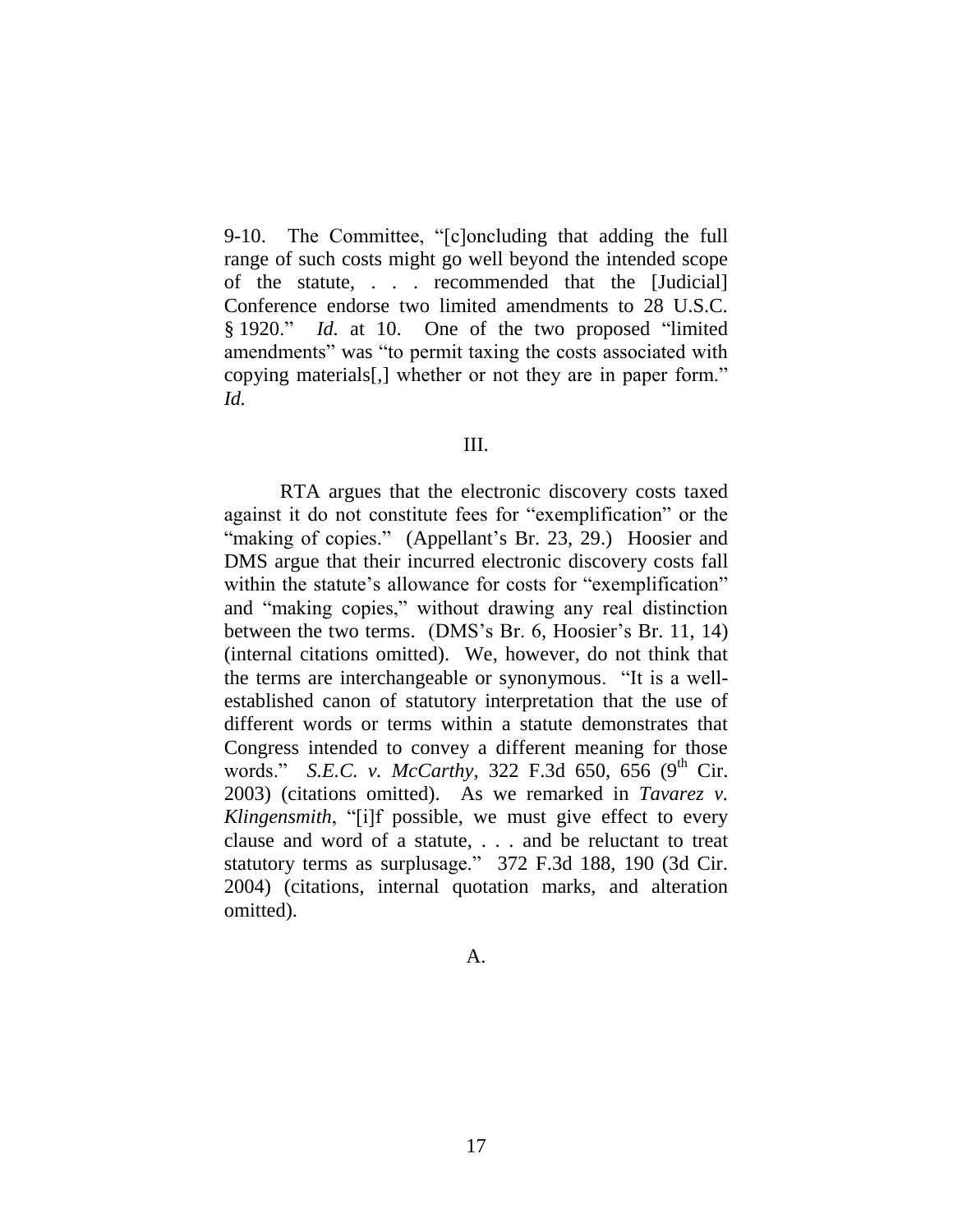Accordingly, we first determine whether the services for which the District Court taxed costs qualify as "exemplification" of materials. The courts that have differentiated "exemplification" from "making copies" in the context of § 1920(4) have reached different conclusions as to the term's meaning. In *Kohus v. Cosco, Inc.*, 282 F.3d 1355, 1361 (Fed. Cir. 2002), the Federal Circuit, applying Sixth Circuit law, reversed an award of the costs for producing a video exhibit. Observing that "Congress did not use the broad phrase 'demonstrative evidence' in section 1920," and predicting that the Sixth Circuit would apply the narrow "legal definition" of exemplification as "an official transcript" of a public record, authenticated as a true copy for use as evidence," *id.* at 1359 (quoting *Black's Law Dictionary* 593 (7th ed. 1999)), the court ruled that the district court lacked "statutory authority to award costs for the video." *Id.* 

The Seventh Circuit has interpreted "exemplification" expansively, as "the act of illustration by example," a definition "broad enough to include a wide variety of exhibits" and demonstrative aids.‖ *Cefalu v. Vill. of Elk Grove*, 211 F.3d 416, 427 (7th Cir. 2000) (citing *Merriam-Webster's Collegiate Dictionary* 406 (10th ed. 1993)). Thus, in the Seventh Circuit, exemplification fees may be awarded "[s]o long as the means of presentation furthers the illustrative purpose of an exhibit." *Id.* at 428.

There is no need to decide whether Congress used the term "exemplification" in its narrow "legal sense," or in the broader sense adopted by the Seventh Circuit. The electronic discovery vendors' work in this case did not produce illustrative evidence or the authentication of public records.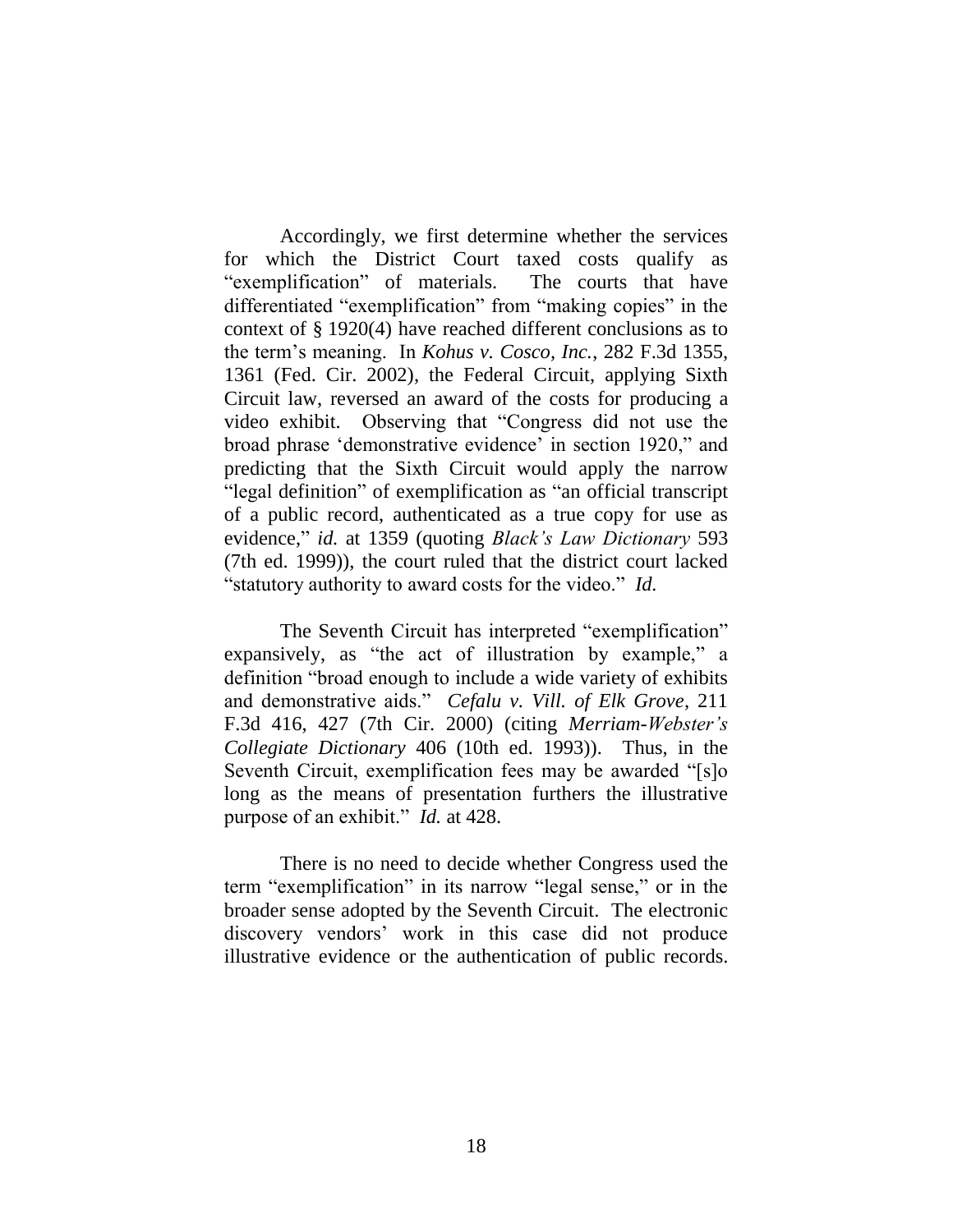Their charges accordingly would not qualify as fees for "exemplification" under either construction of the term.

B.

We next consider  $\S$  1920's allowance for the "costs of making copies." The noun "copy" is defined as "an imitation, transcript, or reproduction of an original work." Webster's Third New International Dictionary 504 (3<sup>rd</sup> ed. 1993). The dictionary definition is consistent with its common use to denote something that is made to duplicate something else, usually an "original." For example, a 2,000-year-old copy of the Ten Commandments recently went on display in New York. The term "copy" helps to convey that we are not referring to the original stone tablets on which the commandments were inscribed; what is on display is a parchment copy of the original stone tablets. The word "copy" is frequently utilized to refer to "photocopies" or "xerox copies" – reproductions of documents made using "copy" machines. Indeed, since the advent of photocopying technology, the allowance for fees for "copies" under § 1920(4) has been relied upon by prevailing parties to recover photocopying costs. *See, e.g.*, *Northbrook Excess & Surplus Ins. Co. v. Procter & Gamble Co.*, 924 F.2d 633, 643 (7th Cir. 1991); *Tokyo Electron Ariz., Inc. v. Discreet Indus. Corp.*, 215 F.R.D. 60, 65 (E.D.N.Y. 2003); *Gen. Cas. Co. of Am. v. Stanchfield*, 23 F.R.D. 58, 60 (D. Mont. 1959). The most recent amendment to the statute, however, permitting an award to the prevailing party of the cost of making copies of "materials," plainly signifies that  $\S 1920(4)$ 's allowance for copying costs is not limited to paper copying. We must accordingly decide whether any of the electronic discovery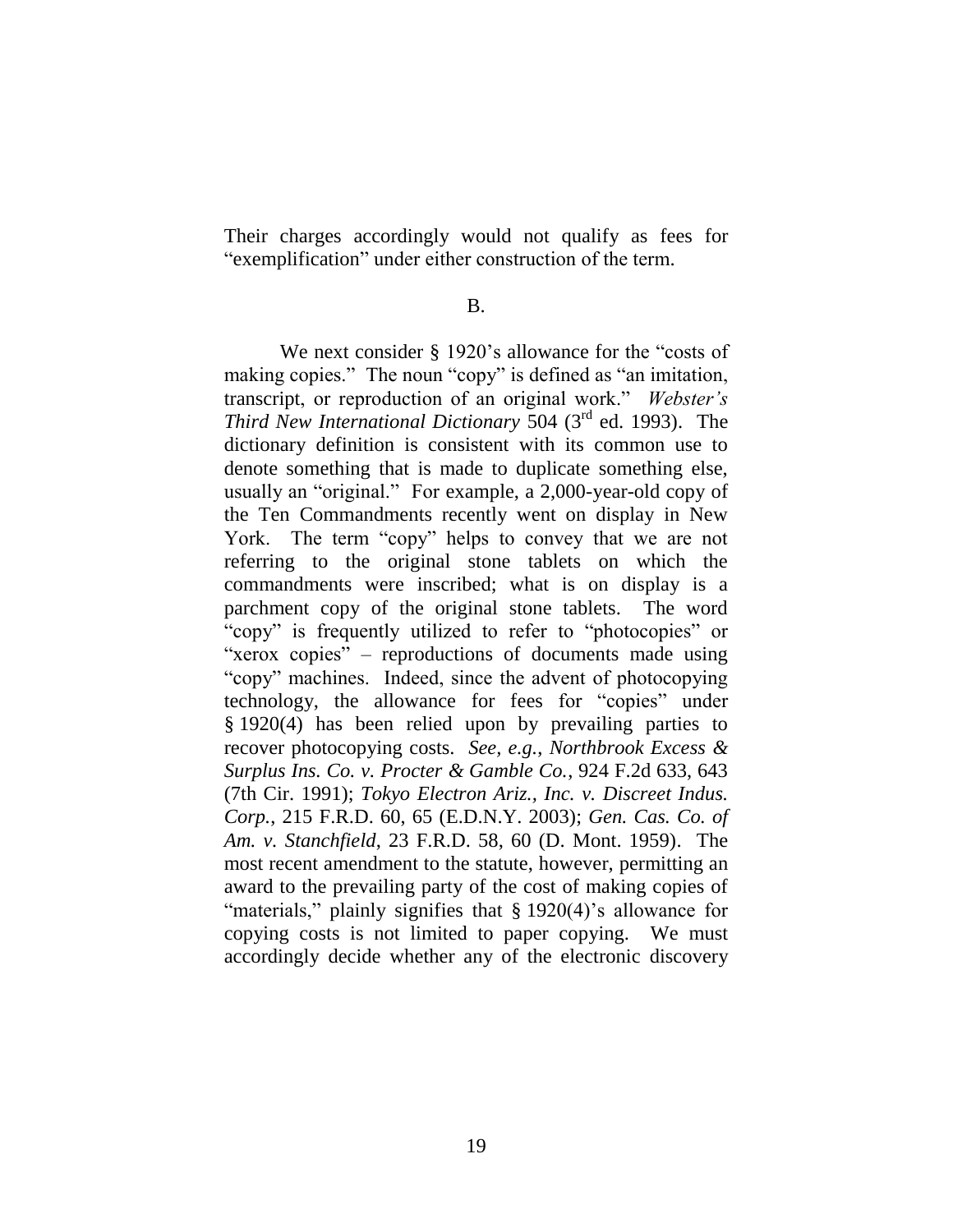vendor charges in this case qualify as the "costs of making" copies of any materials."

The invoices that Hoosier and DMS submitted in support of their Bills of Costs are notable for their lack of specificity and clarity as to the services actually performed. For instance, Preferred Imaging invoices appended to the Bill of Costs have thousands of dollars in charges for ―EDD Processing," without explaining what that activity encompasses. (A. 133.) And while Preferred Image's use of the phrase "Performing Searching/Filtering/Exporting" may be less obtuse, the invoices provide no indication of the rationale for these activities, nor their results in terms of the actual production of discovery material. (A. 133.) These activities also amount to thousands of dollars in charges. The CCC invoices are similarly replete with technical jargon that makes it difficult to decipher what exactly was done. RTA's brief was helpful in categorizing the invoices' numerous entries, and with its guidance, we identify the following general categories of services comprising the vendors' electronic discovery services: collecting and preserving ESI; processing and indexing ESI; keyword searching of ESI for responsive and privileged documents; converting native files to TIFF; and scanning paper documents to create electronic images.

Of the activities undertaken by the vendors, only the conversion of native files to TIFF (the agreed-upon default format for production of ESI), and the scanning of documents to create digital duplicates are generally recognized as the taxable "making copies of material." *See, e.g., Hecker v. Deere & Co.*, 556 F.3d 575, 591 (7th Cir. 2009) (costs of ―converting computer data into a readable format in response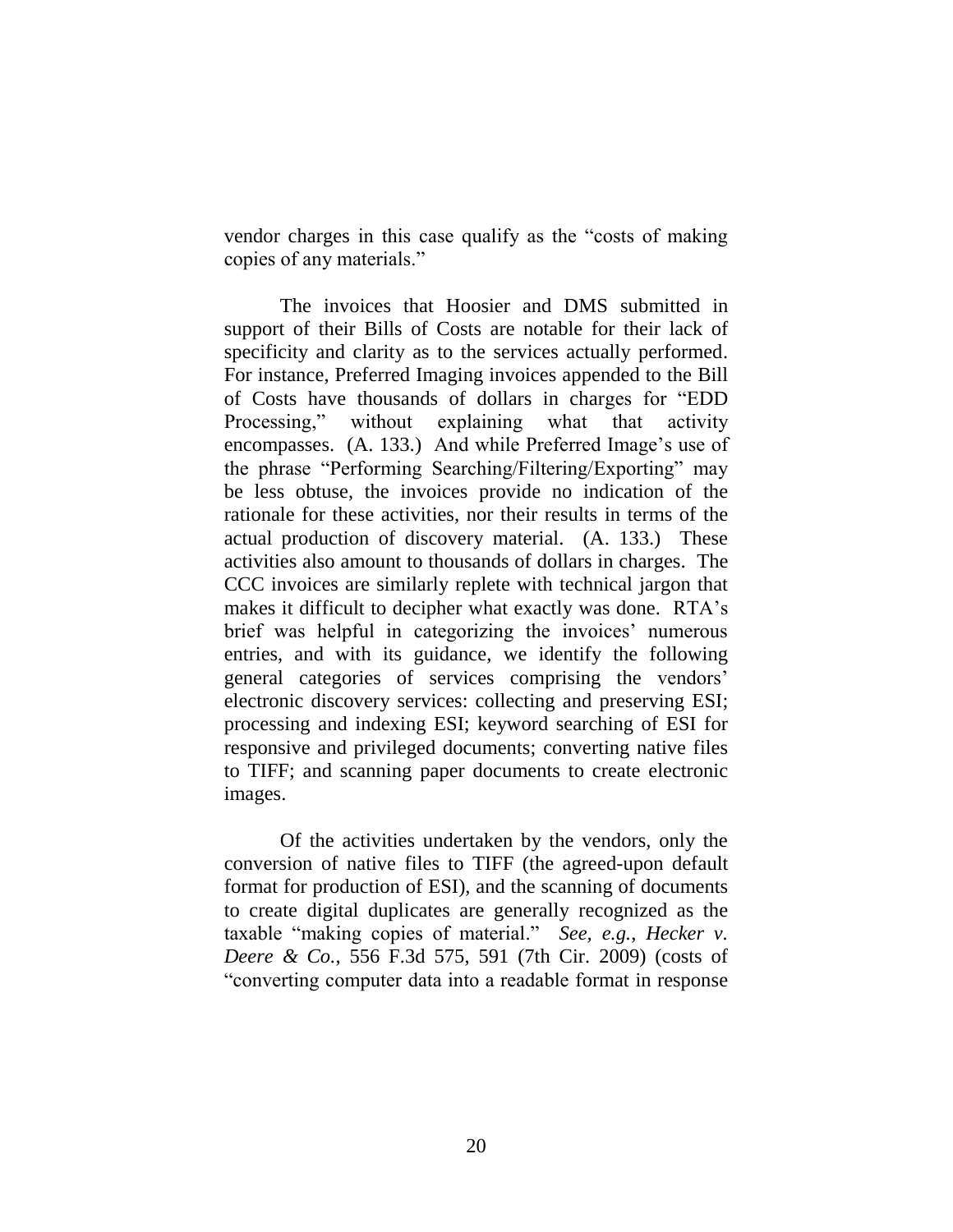to plaintiffs' discovery requests . . . are recoverable under 28 U.S.C. § 1920.‖); *BDT Prods. v. Lexmark Int'l, Inc.*, 405 F.3d 415, 420 (6th Cir. 2005) ("[E]lectronic scanning and imaging could be interpreted as 'exemplification and copies of papers.'‖); *Brown v. McGraw-Hill Cos.*, 526 F. Supp. 2d 950, 959 (N.D. Iowa 2007) ("The electronic scanning of documents is the modern-day equivalent of  $\ldots$  copies of paper,' and, therefore, can be taxed pursuant to  $\S$  1920(4)."). We agree that scanning and conversion of native files to the agreed-upon format for production of ESI constitute "making" copies of materials."

In this case, the charges for scanning and TIFF conversion comprise only approximately \$20,000 of the more than \$365,000 in electronic discovery charges awarded in this case. RTA agrees that the format conversion charges are authorized under § 1920(4), but asserts that there has been no showing that the resulting digital copies were necessarily obtained for use in the case. Once statutory authority to tax costs has been established, however, the amount awarded is reviewed only for abuse of discretion. *See In re Paoli R.R. Yard PCB Litig.*, 221 F.3d at 458 ("Given the district court's discretionary equitable power to award costs under Rule 54(d)(1), taxation of costs is reviewed only for abuse of discretion.") (citations omitted). In light of the volume of ESI produced in this case, we cannot find that the inclusion of all scanning and TIFF conversion costs was an abuse of the District Court's discretion. Accordingly, we will affirm the taxation of \$20,083.51, representing the scanning and TIFF conversion undertaken on behalf of Hoosier.<sup>8</sup>

<sup>&</sup>lt;sup>8</sup> The CCC invoices do not disclose any charge for scanning or TIFF conversion.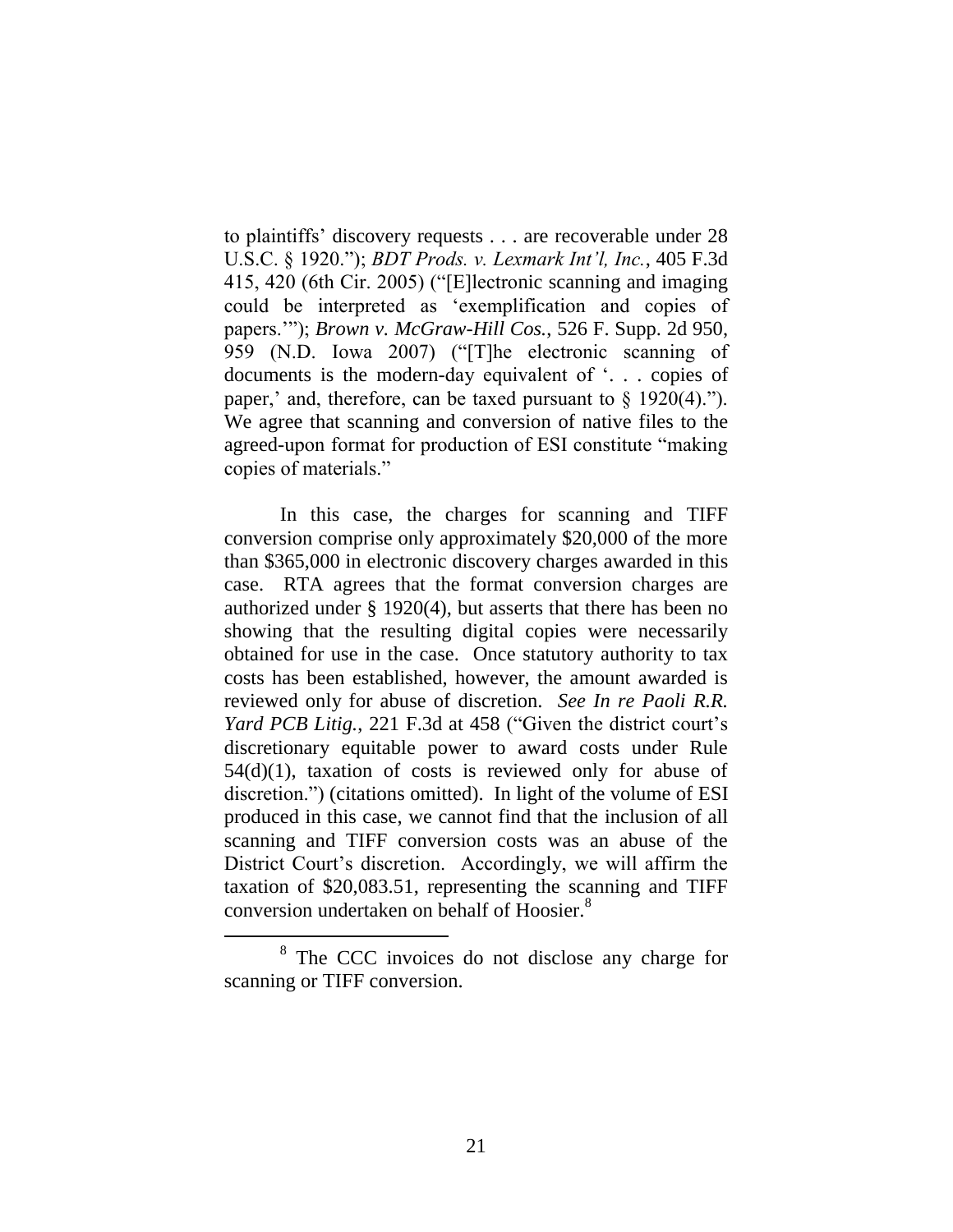Although perhaps not falling within the technical expertise of electronic discovery vendors, the cost of transferring VHS recordings to DVD format similarly qualifies as "making copies." RTA, while acknowledging that this activity is taxable, disputes the amount taxed, observing that only 10 of 31 converted videos were produced to it. Once again, however, the question of the amount of costs to be taxed for copies necessarily obtained for use in the case falls within the District Court's ample discretion, and we cannot find an abuse of discretion in the District Court's decision to tax the cost for transferring all of the videos, totaling \$10,286.91.

The District Court, while acknowledging the lack of controlling precedent and the division of opinion among the federal courts outside of this Circuit, held that Hoosier and DMS were entitled to an award of *all* electronic discovery charges imposed by their electronic discovery vendors. In reaching this decision, the District Court placed special reliance on *CBT Flint Partners, LLC v. Return Path, Inc.*, 676 F. Supp. 2d 1376 (N.D. Ga. 2009), *vacated*, 654 F.3d 1353, 1361 (Fed. Cir. 2011). 9 In that case, the District Court rejected the plaintiff's objections to the defendant's claim for \$243,453.02 in fees charged by the defendant's electronic discovery vendor "to collect, search, identify and help produce electronic documents from [the defendant's] network

<sup>&</sup>lt;sup>9</sup> After the District Court's ruling in the matter before us, the Federal Circuit vacated the trial court's cost rulings because it had reversed the trial court's finding of patent invalidity. *See CBT Flint Partners, LLC v. Return Path, Inc.*, 654 F.3d 1353, 1360 (Fed. Cir. 2011).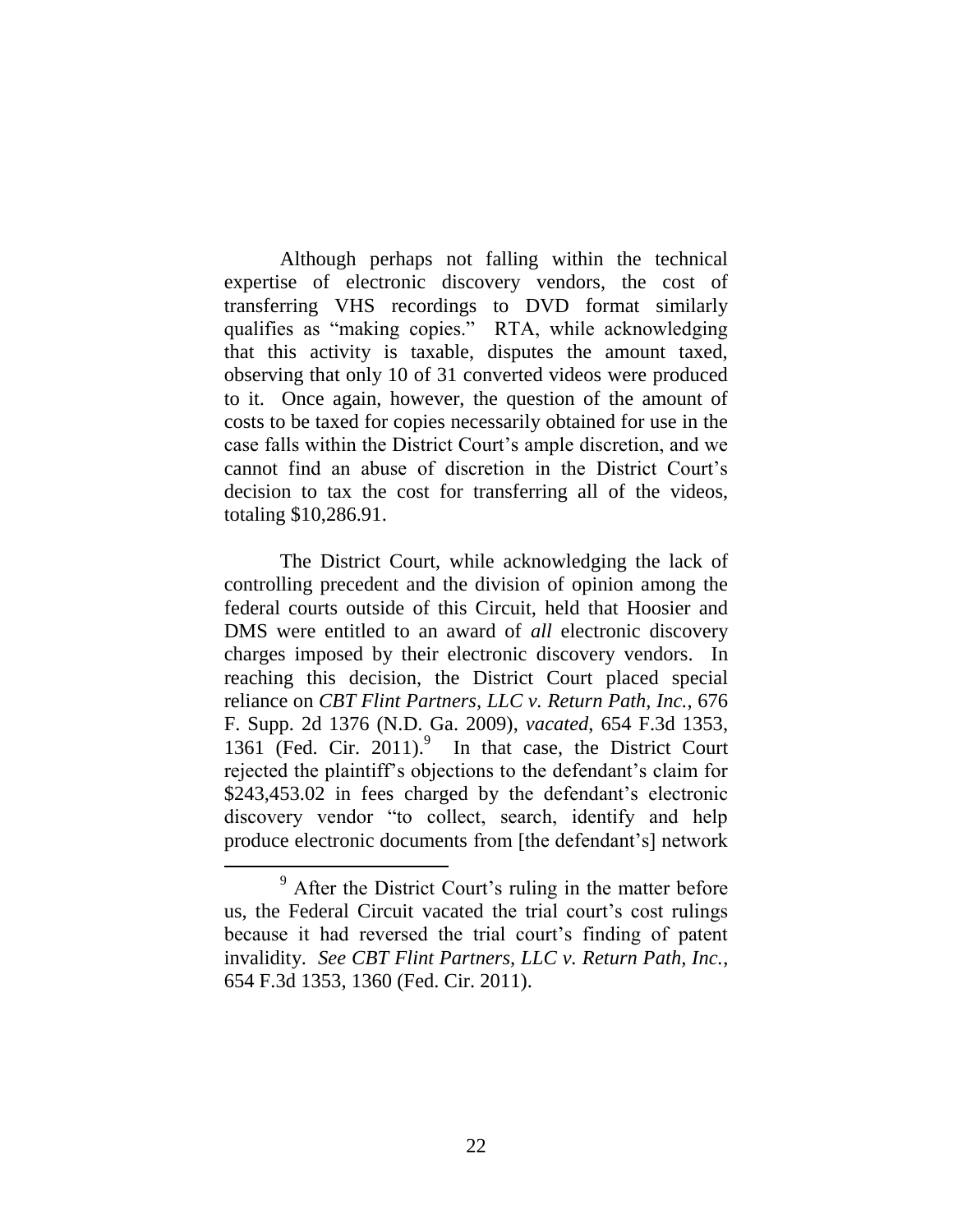files and hard drives in response to [the plaintiff's] discovery requests." *Id.* at 1380. In overruling the plaintiff's objection, the District Court reasoned that the vendor's "highly technical" services were not "the type of services that attorneys or paralegals are trained for or are capable of providing." *Id.* at 1381. The District Court, acknowledging the statutory requirement, then remarked that "[the services] are the 21st Century equivalent of making copies." *Id.* The District Court did not explain how all the various services performed by the vendor to achieve the production of electronic documents amounted to "making copies," seemingly concluding that, because all the various services were necessary to the ultimate production of electronic "copies," the services were equivalent to one entire act of "making copies."

The District Court cited the *CBT Flint Partners, LLC* Court's reasoning in affirming the Clerk of Court's taxation of Hoosier's and DMS's electronic discovery costs, writing: ―[a] careful review of the vendor's invoices reveals that the services provided were not the type of services that attorneys or paralegals are trained for or are capable of providing. The services were highly technical." *Race Tires Am., Inc.*, 2011 WL 1748620, at \*9. The District Court also found it significant that the services performed by Hoosier's and DMS's electronic discovery vendors "to retrieve and prepare these e-discovery documents for production[,] were an indispensable part of the discovery process." *Id.* 

Indeed, in the view of courts that have upheld the taxation of electronic discovery costs pursuant to § 1920(4), the "indispensability" of the services to the ultimate act of production of intelligible electronic documents has been a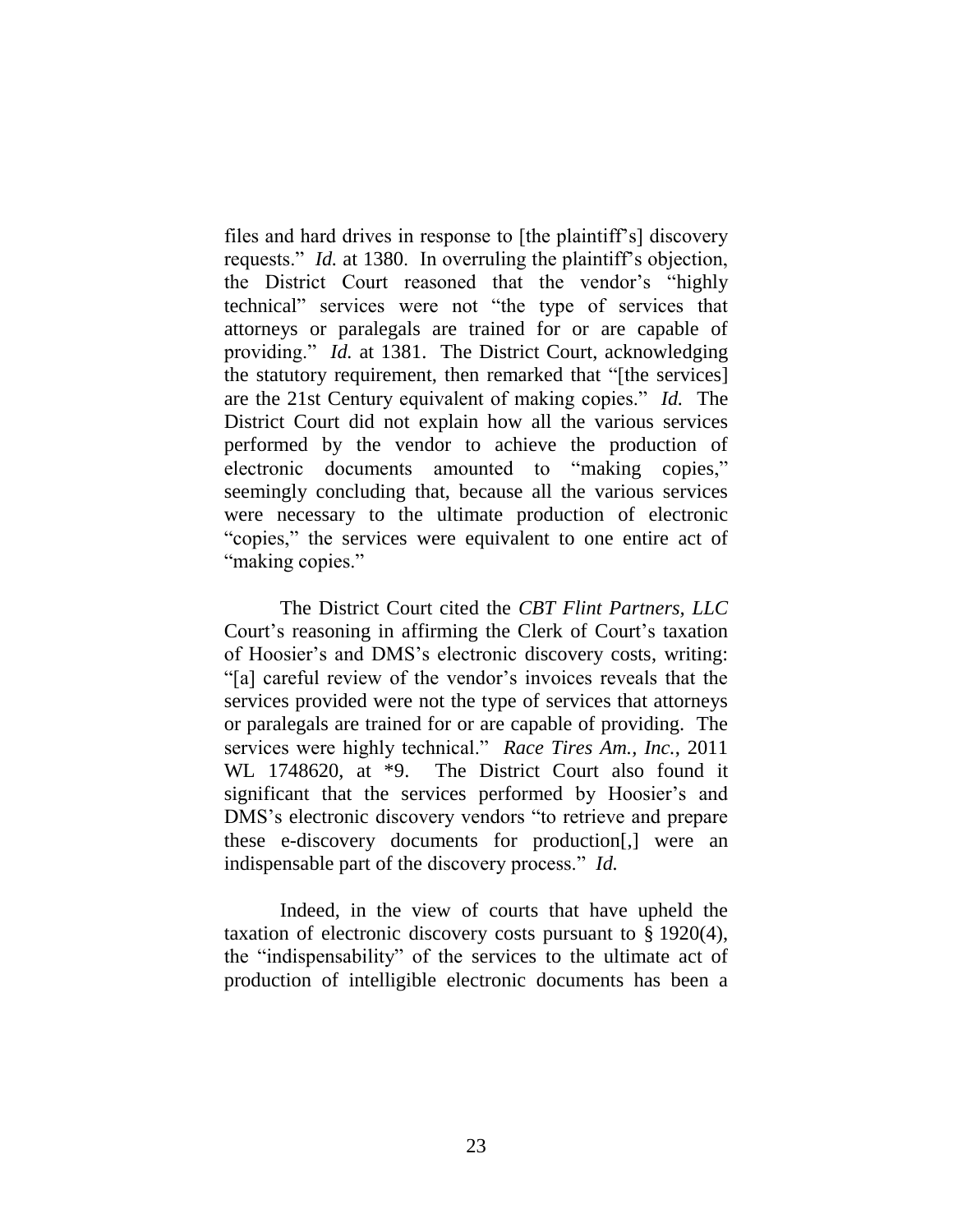significant factor. Those courts, like the *CBT Flint Partners, LLC* Court, explain that because the electronic discovery services are highly technical and beyond the expertise of the prevailing party's own attorneys, the fees that are incurred in retaining experts to perform the services are unavoidable. *See, e.g.*, *Tibble v. Edison Int'l*, No. CV 07-5359, 2011 WL 3759927, at \*7 (C.D. Cal. Aug. 22, 2011) (more than \$500,000 in electronic discovery costs "necessarily incurred" to respond to plaintiff's discovery requests were taxable); *Parrish v. Manatt, Phelps, & Phillips, LLP*, No. C 10-03200 WHA, 2011 WL 1362112, at \*2 (N.D. Cal. Apr. 11, 2011) (―The tasks of collecting client documents, reviewing those documents, and determining which documents are relevant are essential—and often costly—parts of investigation and discovery."). Other courts have pointed to the efficiencies and cost savings resulting from the efforts of electronic discovery consultants as justification to tax their charges to the losing side. *See, e.g.*, *In re Aspartame Antitrust Litig.*,  $2011$  WL 4793239, at  $*3$  ("The court is persuaded that in cases of this complexity, e-discovery saves costs overall by allowing discovery to be conducted in an efficient and costeffective manner.").

The decisions that allow taxation of all, or essentially all, electronic discovery consultant charges, such as the District Court's ruling in this case, are untethered from the statutory mooring. Section 1920(4) does not state that all steps that lead up to the production of copies of materials are taxable. It does not authorize taxation merely because today's technology requires technical expertise not ordinarily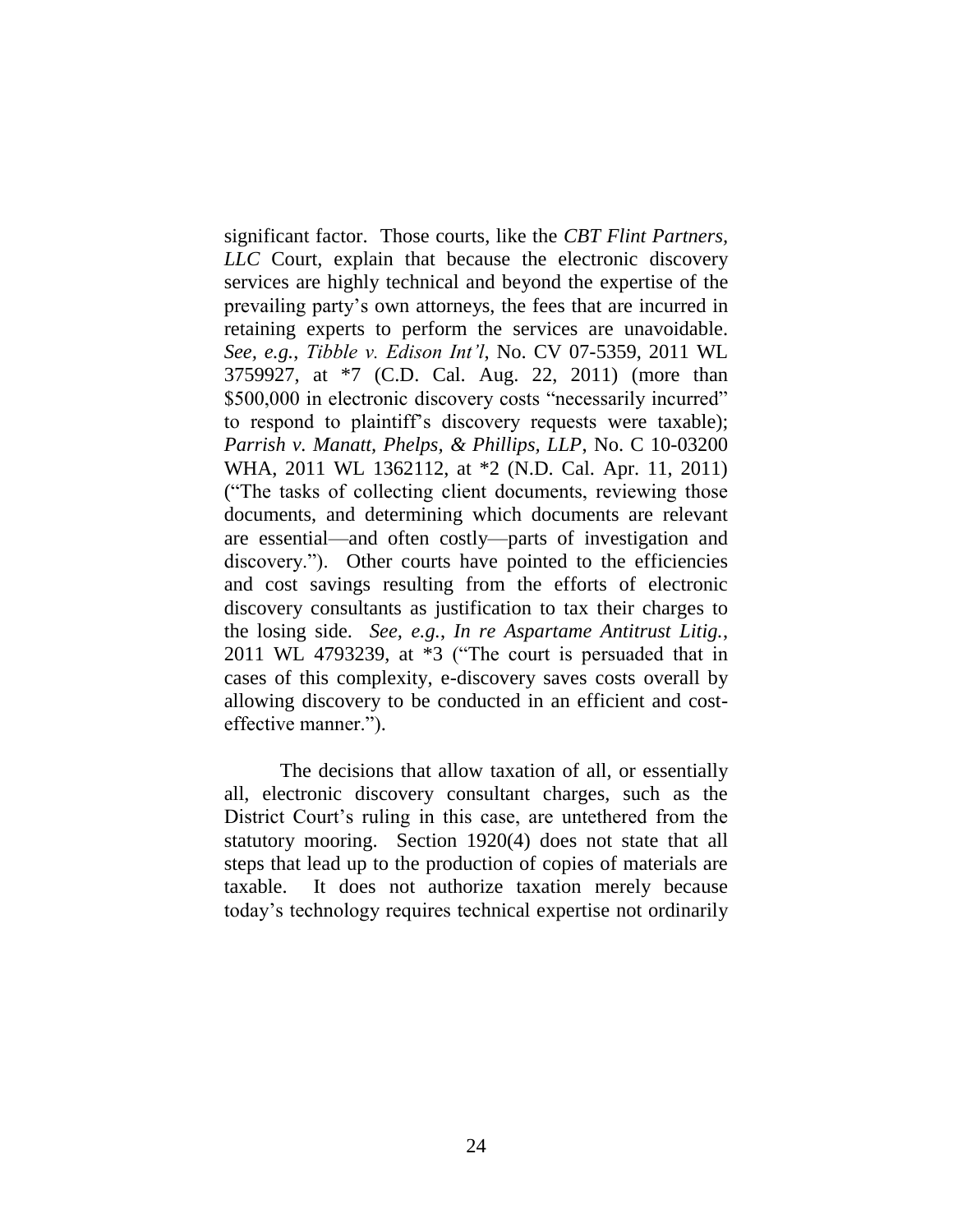possessed by the typical legal professional.<sup>10</sup> It does not say that activities that encourage cost savings may be taxed. Section 1920(4) authorizes awarding only the cost of making copies.

It may be that extensive "processing" of ESI is essential to make a comprehensive and intelligible production. Hard drives may need to be imaged, the imaged drives may need to be searched to identify relevant files, relevant files may need to be screened for privileged or otherwise protected information, file formats may need to be converted, and ultimately files may need to be transferred to different media for production. But that does not mean that the services leading up to the actual production constitute "making copies."

The process employed in the pre-digital era to produce documents in complex litigation similarly involved a number of steps essential to the ultimate act of production. First, the paper files had to be located. The files then had to be collected, or a document reviewer had to travel to where the files were located. The documents, or duplicates of the documents, were then reviewed to determine those that may have been relevant. The files designated as potentially relevant had to be screened for privileged or otherwise protected material. Ultimately, a large volume of documents would have been processed to produce a smaller set of

 $10$  Significantly, the District Court in this case disallowed taxation of OCR and TIFF conversion performed by the "Litigation Support Department" of the law firm representing Hoosier, while taxing charges imposed by vendors for the same activities. (A. 31.)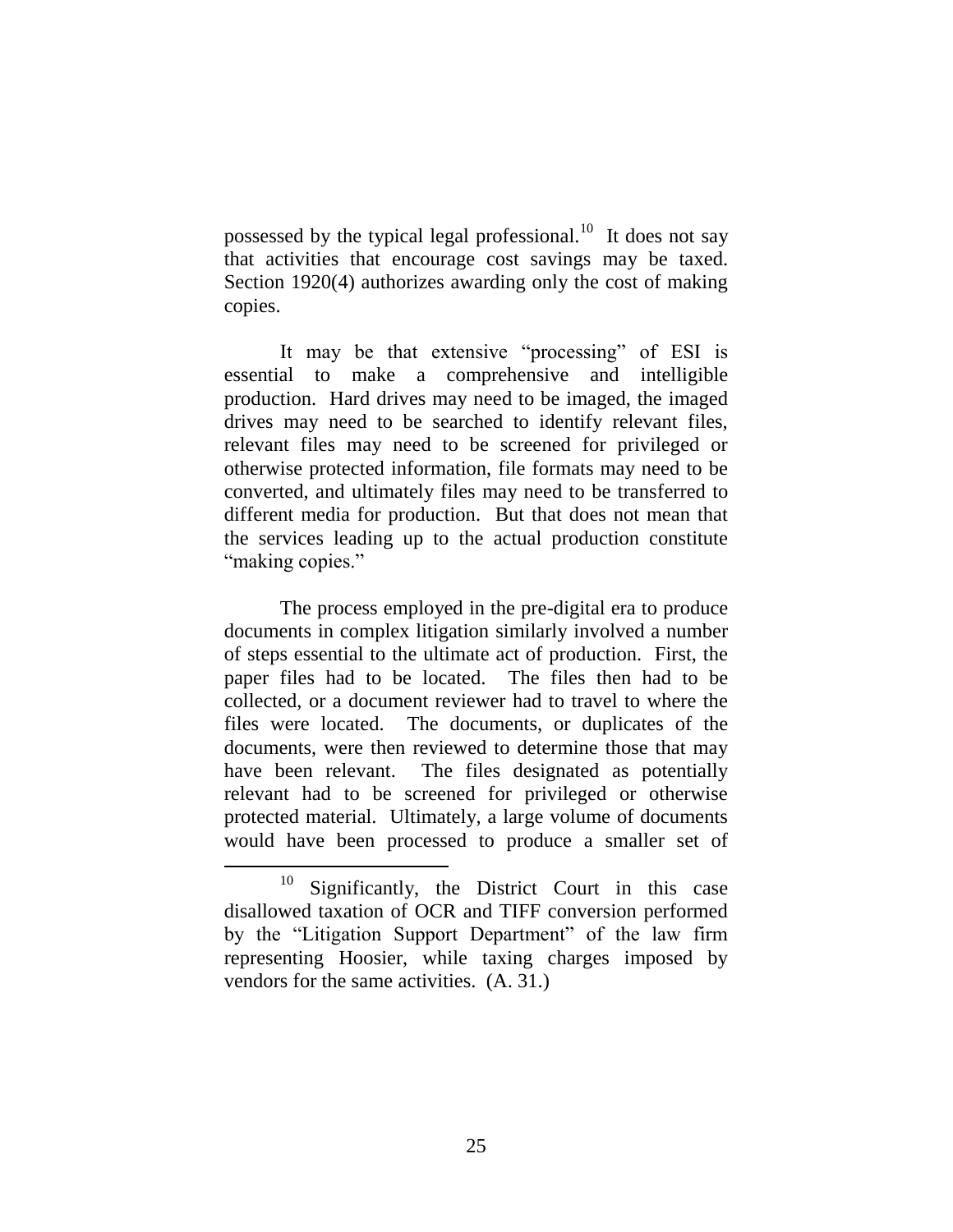relevant documents. None of the steps that preceded the actual act of making copies in the pre-digital era would have been considered taxable. And that is because Congress did not authorize taxation of charges necessarily incurred to discharge discovery obligations. It allowed only for the taxation of the costs of making copies.

The result does not depend upon whether the activities leading up to the making of copies are performed by third party consultants with "technical expertise." As expressed by one court, "[s]ection 1920(4) speaks narrowly of '[f]ees for exemplification and copies of papers,' suggesting that fees are permitted only for the physical preparation and duplication of documents, not the intellectual effort involved in their production.‖ *Romero v. City of Pomona*, 883 F.2d 1418, 1428 (9th Cir. 1989), *overruled in part on other grounds by Townsend v. Holman Consulting Corp.*, 929 F.2d 1358, 1363 (9th Cir. 1991) (en banc). Neither the degree of expertise necessary to perform the work nor the identity of the party performing the work of "making copies" is a factor that can be gleaned from §1920(4).

Those courts that have refused to award the costs of electronic discovery vendors beyond file format conversion have recognized that gathering, preserving, processing, searching, culling, and extracting ESI simply do not amount to "making copies." For instance, in *Mann v. Heckler & Koch Defense, Inc.*, No. 1:08-cv-611, 2011 WL 1599580, at \* 9 (E.D. Va. Apr. 28, 2011), the court observed that "such tasks as 'Searching and Deduping,' and 'Creation of Native File Database with Full Text and Metadata Extraction," do not qualify as "copying." Acknowledging the 2008 amendment to  $\S$  1920(4) that substituted "materials" for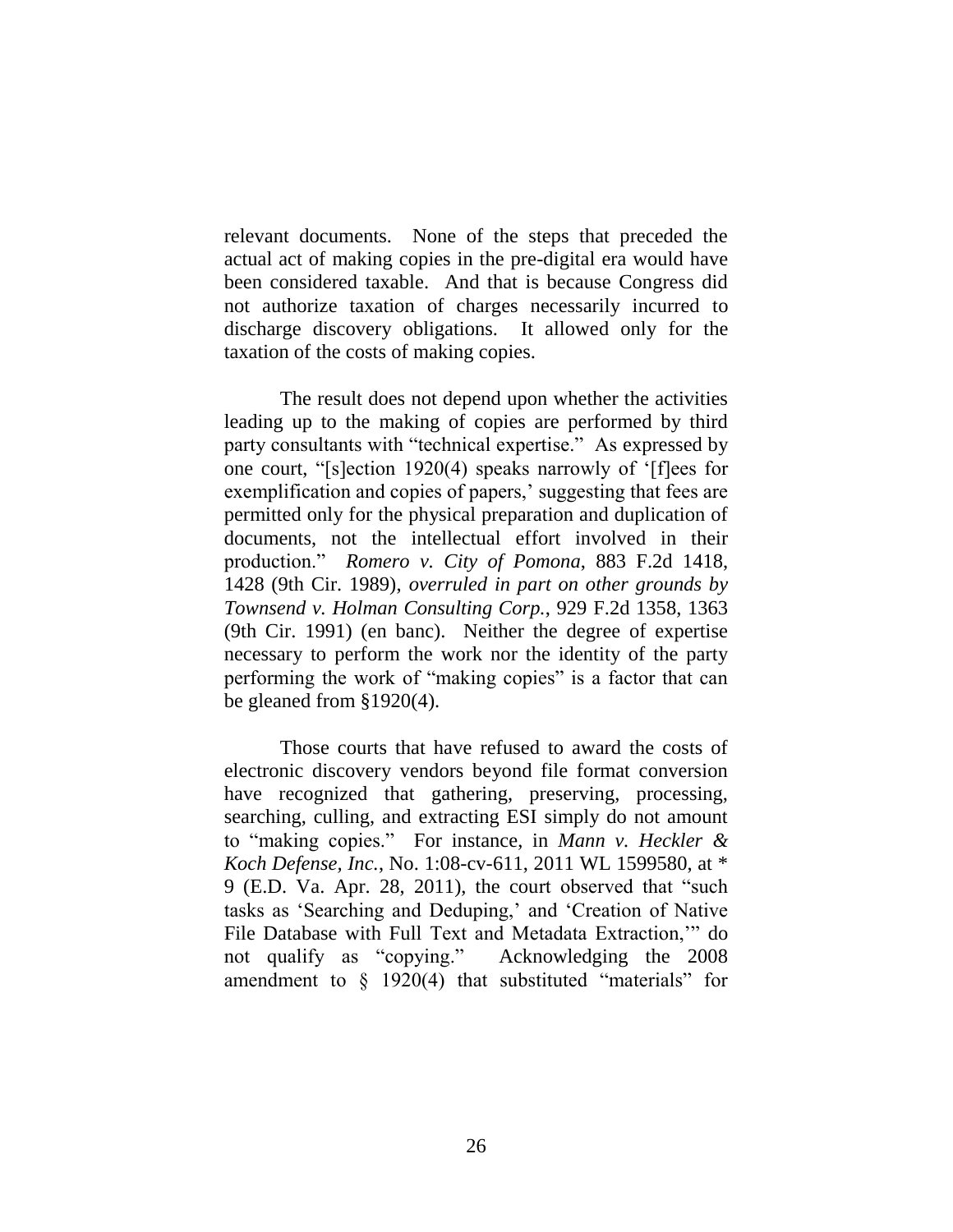"papers," the court aptly stated that the statute "still requires" copying.‖ *Id.* (emphasis omitted). In *In re Scientific-Atlanta, Inc. Securities Litigation*, No. 1:01-cv-1950-RWS, 2011 WL 2671296, at \*1 (N.D. Ga. July 6, 2011), the court analogized keyword searching to a room full of reviewers physically reviewing paper documents. Just as the cost of reviewers examining documents is not taxable, so too the task of keyword searching is not taxable. *Id.* In *In re Fast Memory Erase v. Spansion, Inc.*, the court awarded nearly \$200,000 ―for creating TIFF/OCR images of documents responsive to plaintiff's discovery requests," but disallowed more than \$860,000 "for collecting and processing more than 2,100 gigabytes of . . . ESI." No. 3-10-CV-0481-M-BD, 2010 WL 5093945, \*4 (N.D. Tex. Feb. 2, 2010). The court found that data collection and extraction of relevant discoverable ESI was more like non-taxable attorney and paralegal review than copying. *Id.* at \*6 (citing *Kellogg Brown & Root Int'l, Inc. v. Altanmia Commercial Mktg. Co.*, *W.W.L.*, No. H-07-2684, 2009 WL 1457632 at \*6 (S.D. Tex. May 26, 2009)).

These decisions recognize that "the types of costs" recoverable under Rule 54(d)(1) are circumscribed." *In re Paoli R.R. Yard PCB Litig.*, 221 F.3d at 457. They are also consistent with the Supreme Court's "precept that district courts . . . cannot award costs not enumerated under § 1920." *Fells v. Va. Dep't of Transp.*, 605 F. Supp. 2d 740, 743-44 (E.D. Va. 2009) (refusing to tax costs of processing records, extracting data, and converting files). Nor may the courts invoke equitable concerns, as appears to have been an animating factor in this case, to justify an award of costs for services that Congress has not made taxable. *See Romero*, 883 F.2d at 1428.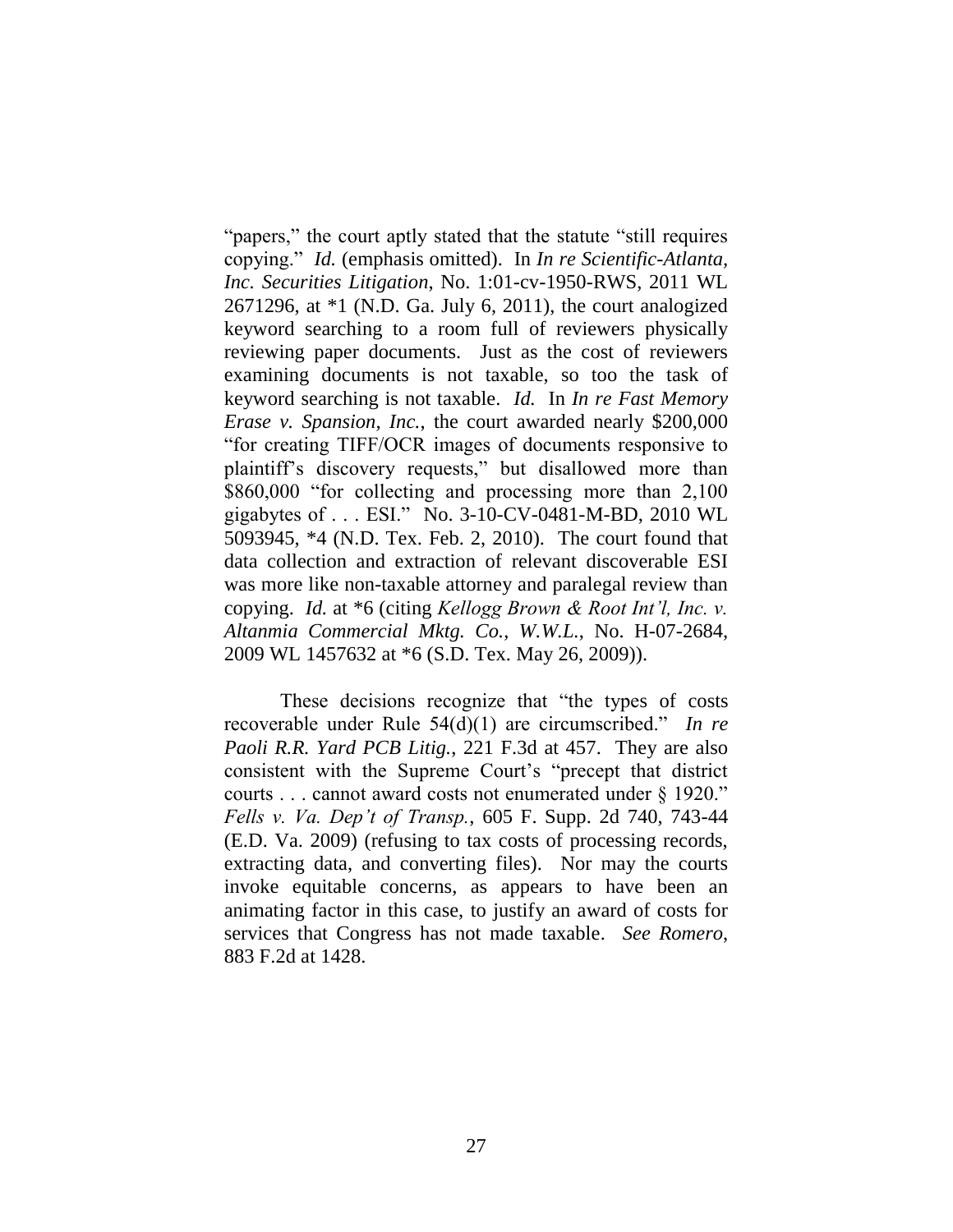Hoosier argues that the services leading to the ultimate act of production cannot be parsed into taxable and nontaxable activities, asserting that "this approach ignores the reality that many technical processes are necessary for the production of intelligible electronic copies.‖ (Hoosier's Br. 21.) A review of the invoices in this matter belies Hoosier's assertion. As demonstrated by the courts that have taxed the cost of scanning and file format conversion while not taxing other activities, it is possible to tax only the costs incurred for the physical preparation of ESI produced in litigation. *See*, *e.g.*, *In re Fast Memory Erase*, 2010 WL 5093945, at \*4 (awarding nearly \$200,000 for TIFF/OCR conversion but disallowing more than \$860,000 for collecting and processing in excess of 2,100 gigabytes of ESI). The highly technical nature of the services simply does not exempt parties who seek to recover their electronic discovery costs under § 1920(4) from showing that the costs fall within the subsection's limited allowance for "the costs of making copies of any materials where the copies are necessarily obtained for use in the case."

Furthermore, we do not think it is significant that the Federal Rules of Civil Procedure provide for the discovery of ESI or that the parties agreed to "exchange responsive and discoverable ESI."  $(A. 79.)$  Indeed, there is a "presumption. . . that the responding party must bear the expense of complying with discovery requests." Oppenheimer Fund, *Inc. v. Sanders*, 437 U.S. 340, 358 (1978). A responding party, however, "may invoke the district court's discretion under Rule  $26(c)$  to grant orders protecting him from 'undue burden or expense' in [complying with discovery requests], including orders conditioning discovery on the requesting party's payment of the costs of discovery." *Id.* Here, neither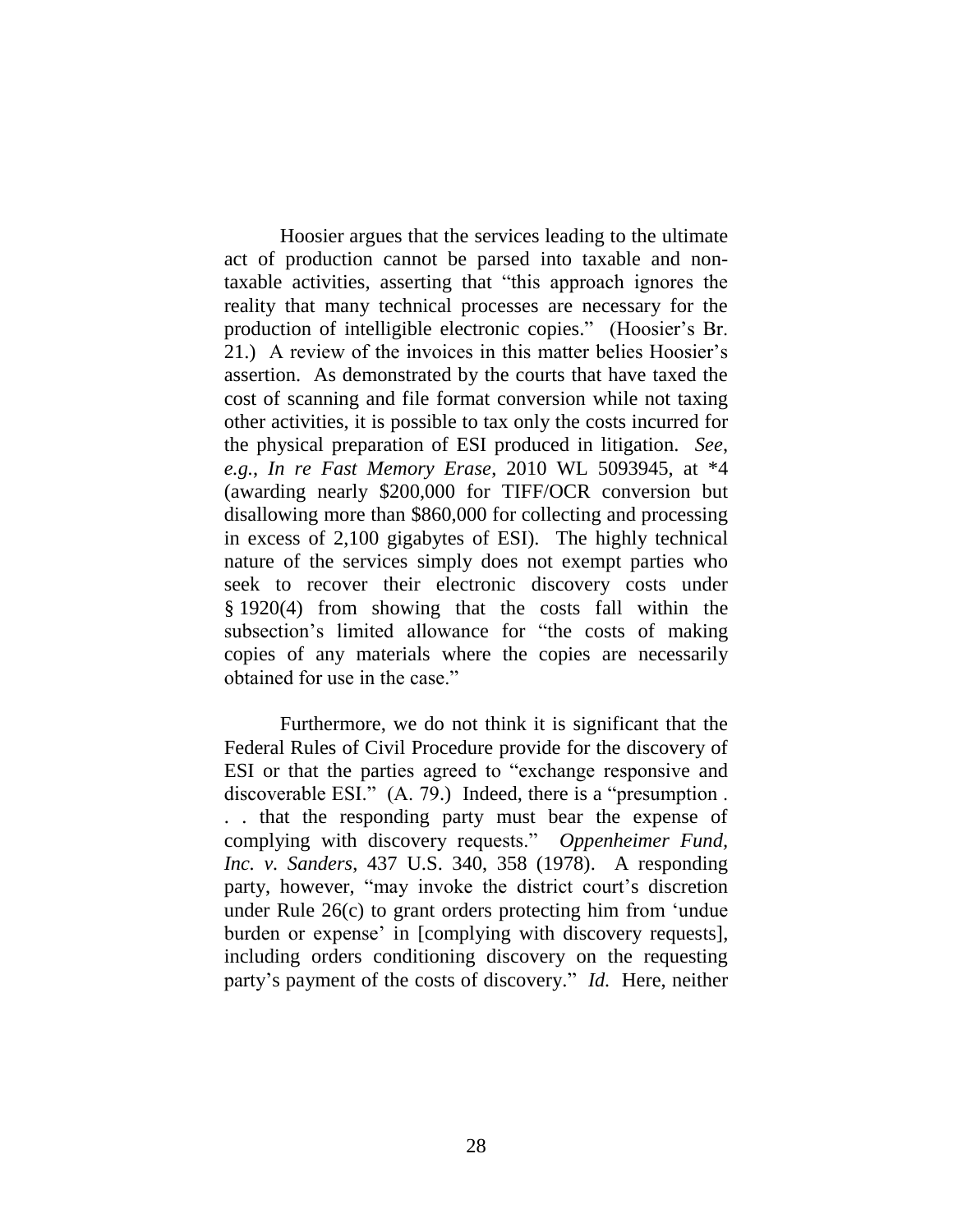Hoosier nor DMS obtained a cost-shifting protective order. We are consequently limited to shifting only those costs explicitly enumerated in § 1920.<sup>11</sup> Crawford Fitting Co., 482 U.S. at 441.

 $\overline{a}$ 

<sup>11</sup> In addition to *CBT Flint Partners, LLC*, Hoosier relies on a recent decision from the Federal Circuit, *Synopsys, Inc. v. Ricoh Co. (In re Ricoh Co. Patent Litigation*), 661 F.3d 1361 (Fed. Cir. 2011), in support of its position that electronic discovery costs are taxable under § 1920(4). In that case, the parties had agreed to have a third party vendor load and host e-mails in native format in a secure document review database. *Id.* at 1364-65. Furthermore, the parties agreed to share the cost of creating and maintaining the document review database. *Id.* at 1365. The Federal Circuit, although finding that the cost of an agreed-upon database that served as the platform for the parties to obtain documents was taxable, reversed the District Court's award of those costs because the parties had agreed to share that expense. *Id.* at 1367. *In re Ricoh Patent Litigation* is plainly distinguishable because the parties had agreed to the creation of a specific document review database by a specific vendor for document production purposes, unlike this case, where Hoosier and DMS retained their own electronic discovery consultants. Furthermore, we have acknowledged that the costs of conversion to an agreed-upon production format are taxable as the functional equivalent of "making copies." It is all the other activity, such as searching, culling, and deduplication, that are not taxable. *In re Ricoh Patent Litigation* affords no assistance to Hoosier and DMS in this regard, as it did not address the question of whether the activities undertaken by the electronic discovery vendors in this case are the equivalent of "making copies."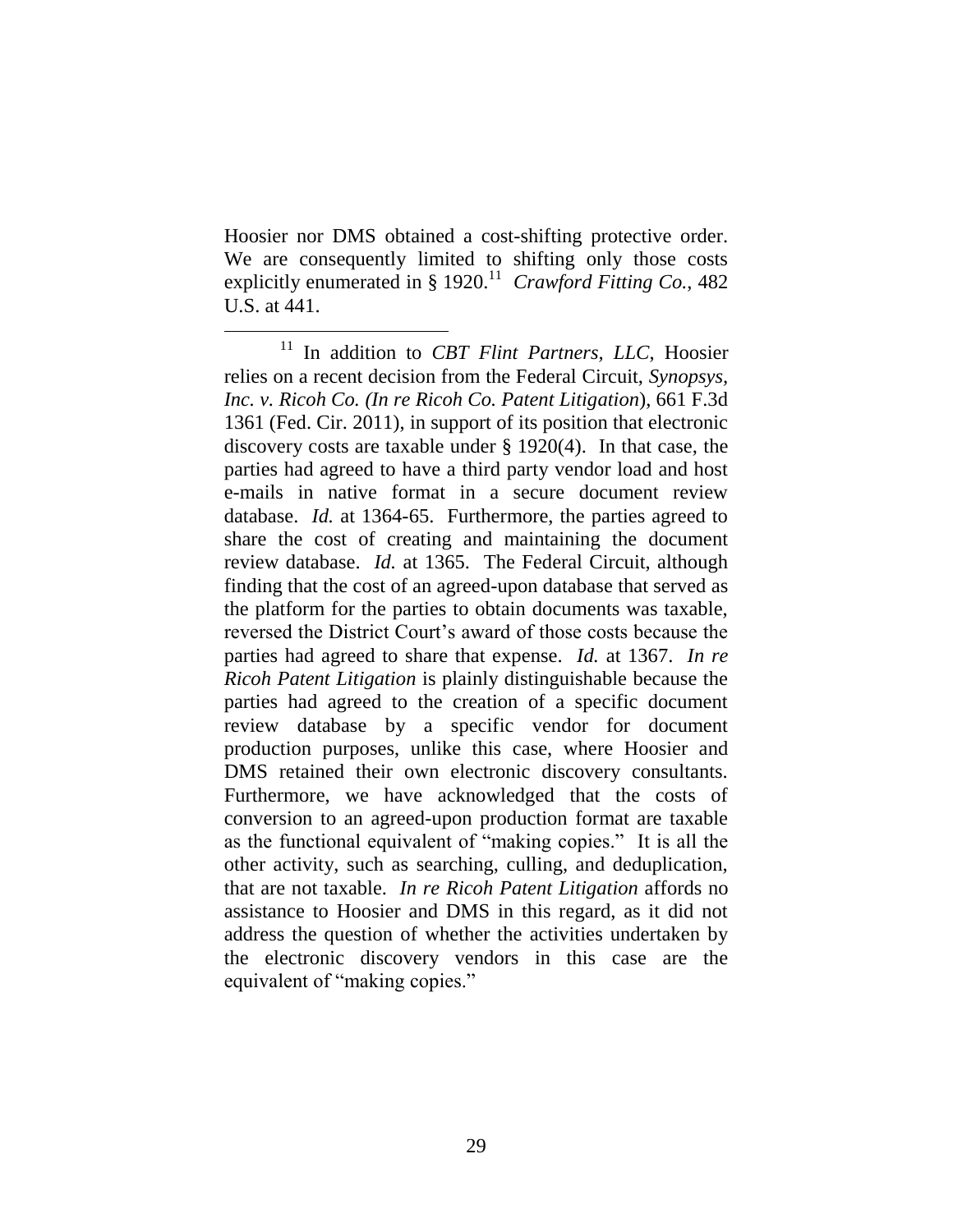III.

Neither the language of § 1920(4), nor its history, suggests that Congress intended to shift all the expenses of a particular form of discovery—production of ESI—to the losing party. Nor can such a result find support in Supreme Court precedent, which has accorded a narrow reading of the cost statute in other contexts. *See, e.g.*, *Crawford Fitting Co.,* 482 U.S. at 442. Although there may be strong policy reasons in general, or compelling equitable circumstances in a particular case, to award the full cost of electronic discovery to the prevailing party, the federal courts lack the authority to do so, either generally or in particular cases, under the cost statute. 12

In sum, we conclude that of the numerous services the vendors performed, only the scanning of hard copy documents, the conversion of native files to TIFF, and the transfer of VHS tapes to DVD involved "copying," and that the costs attributable to only those activities are recoverable under  $\S 1920(4)$ 's allowance for the "costs of making copies" of any materials." Those costs total \$30,370.42. We find that none of the charges imposed by DMS's vendor are taxable,

<sup>12</sup> Cost-shifting may be effected during the course of litigation, either by agreement or pursuant to court order issued under the authority of Fed. R. Civ. P. 26. After litigation, cost-shifting may be ordered as a sanction for vexatious conduct that reflects bad faith, as opposed to "misunderstanding, bad judgment, or well-intentioned zeal." *LaSalle Nat'l Bank v. First Conn. Holding Grp., LLC*, 287 F.3d 279, 289 (3d Cir. 2002) (citations omitted).